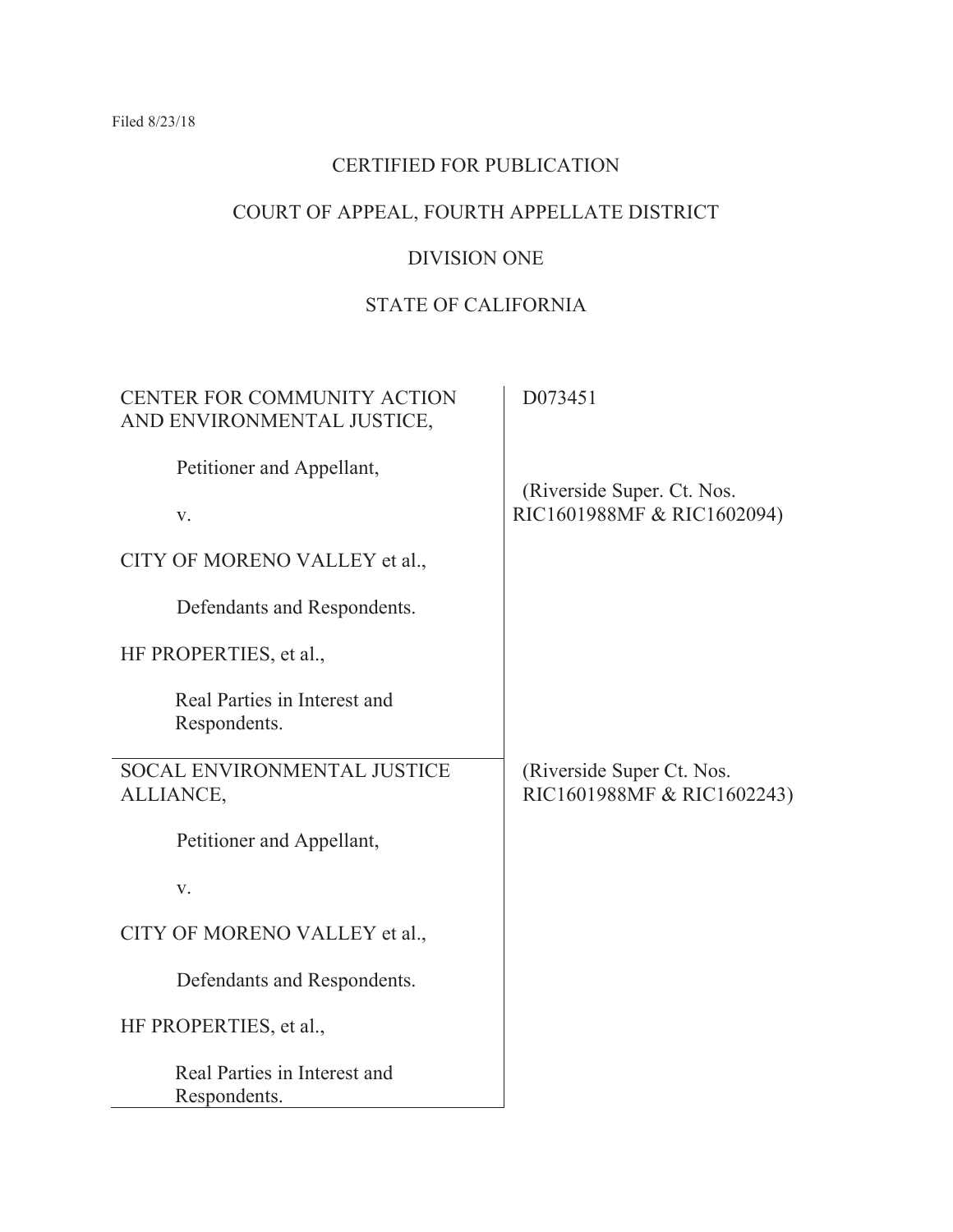Appeals from a judgment of the Superior Court of Riverside County, Sharon J. Waters, Judge. Reversed and remanded with directions.

Earthjustice, Adriano L. Martinez and Oscar Espino-Padron for Petitioners and Appellants Center for Community Action and Environmental Justice, Center for Biological Diversity, Coalition for Clean Air, and San Bernardino Valley Audubon Society.

Shute, Mihaley & Weinberger, Rachel B. Hooper, Sara A. Clark, Allison A. Johnson; Earthjustice, Adriano L. Martinez, Oscar Espino-Padron; and Daniel P. Selmi for Petitioner and Appellant Sierra Club.

Blum Collins, Steven A. Blum, Craig M. Collins, and Gary Ho for Petitioner and Appellant SoCal Environmental Justice Alliance.

Martin D. Koczanowicz, City Attorney for Defendants and Respondents the City of Moreno Valley and the City Council of the City of Moreno Valley.

Cox, Castle & Nicholson and Kenneth B. Bley for Real Parties in Interest HF Properties, Sunnymead Properties, Theodore Properties Partners, 13451 Theodore, LLC, and HL Property Partners.

#### I

### INTRODUCTION

In 2015, the City of Moreno Valley (the City) adopted an initiative to approve a development agreement in connection with the World Logistics Center (WLC) project.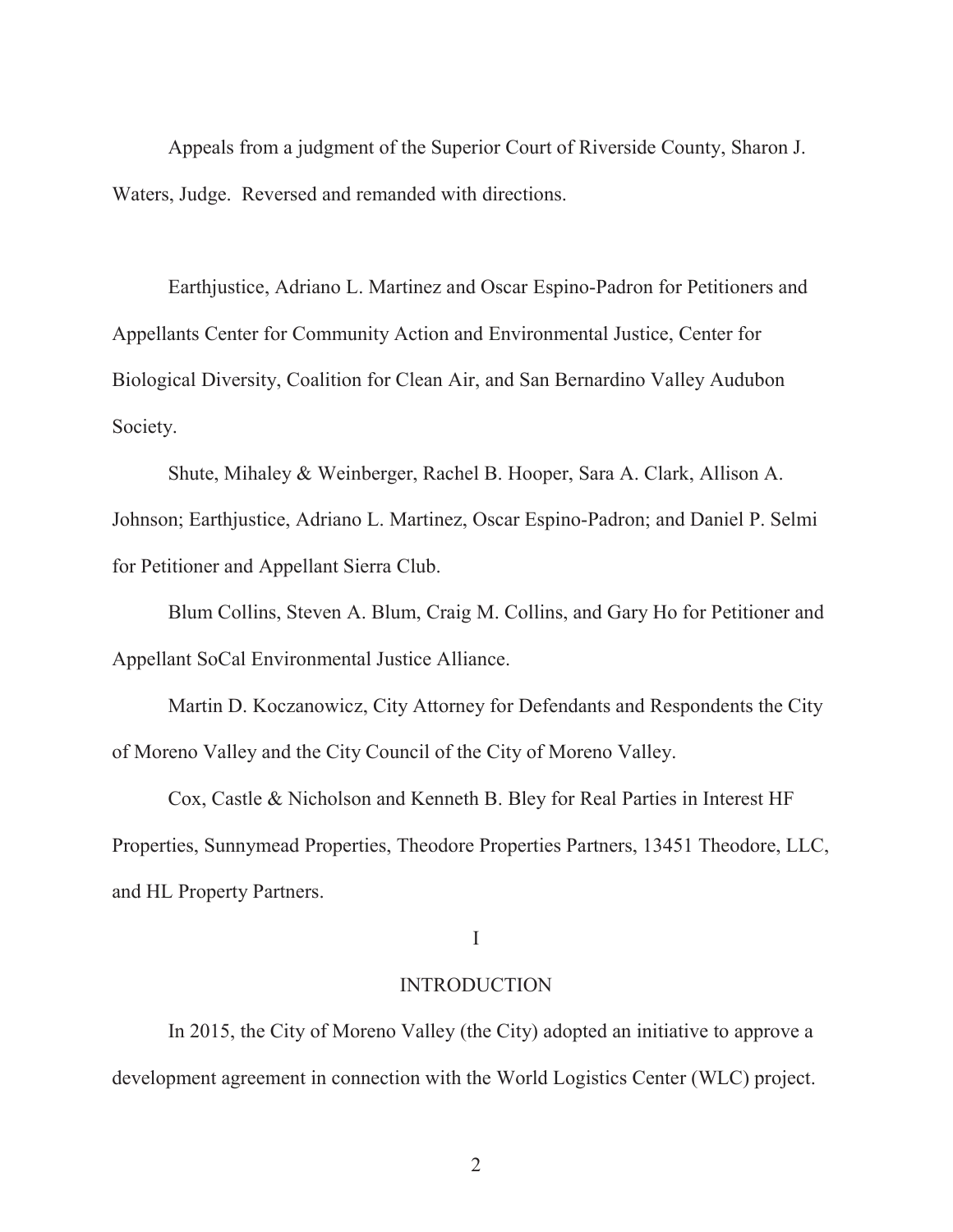The WLC developers are known collectively as Highland Fairview (with the City, Respondents).<sup>1</sup> The Center for Community Action and Environmental Justice and other environmental groups  $(Appellants)^2$  petitioned for a writ of mandate, contending that adoption of a development agreement by initiative violated the development agreement statute (Gov. Code § 65864, et seq.)<sup>3</sup> and article II, section 12 of the California Constitution, which bars an initiative that "names or identifies any private corporation to perform any function or to have any power or duty." The trial court denied Appellants' petitions, and they appealed.

We conclude that the Legislature intended to exclusively delegate approval of development agreements to local legislative bodies and to make such approval subject to referendum, but not to initiative. The development agreement initiative adopted by the City is therefore invalid. Based on the foregoing conclusions, we need not resolve Appellants' constitutional argument. We reverse the judgment and remand with directions.

<sup>&</sup>lt;sup>1</sup> The individual entities are HF Properties, Sunnymead Properties, Theodore Properties Partners, 13451 Theodore, LLC, and HL Property Partners.

<sup>&</sup>lt;sup>2</sup> The other appellants are the Center for Biological Diversity, Coalition for Clean Air, Sierra Club, San Bernardino Valley Audubon Society, and the SoCal Environmental Justice Alliance.

<sup>3</sup> Further statutory references are to the Government Code unless otherwise noted.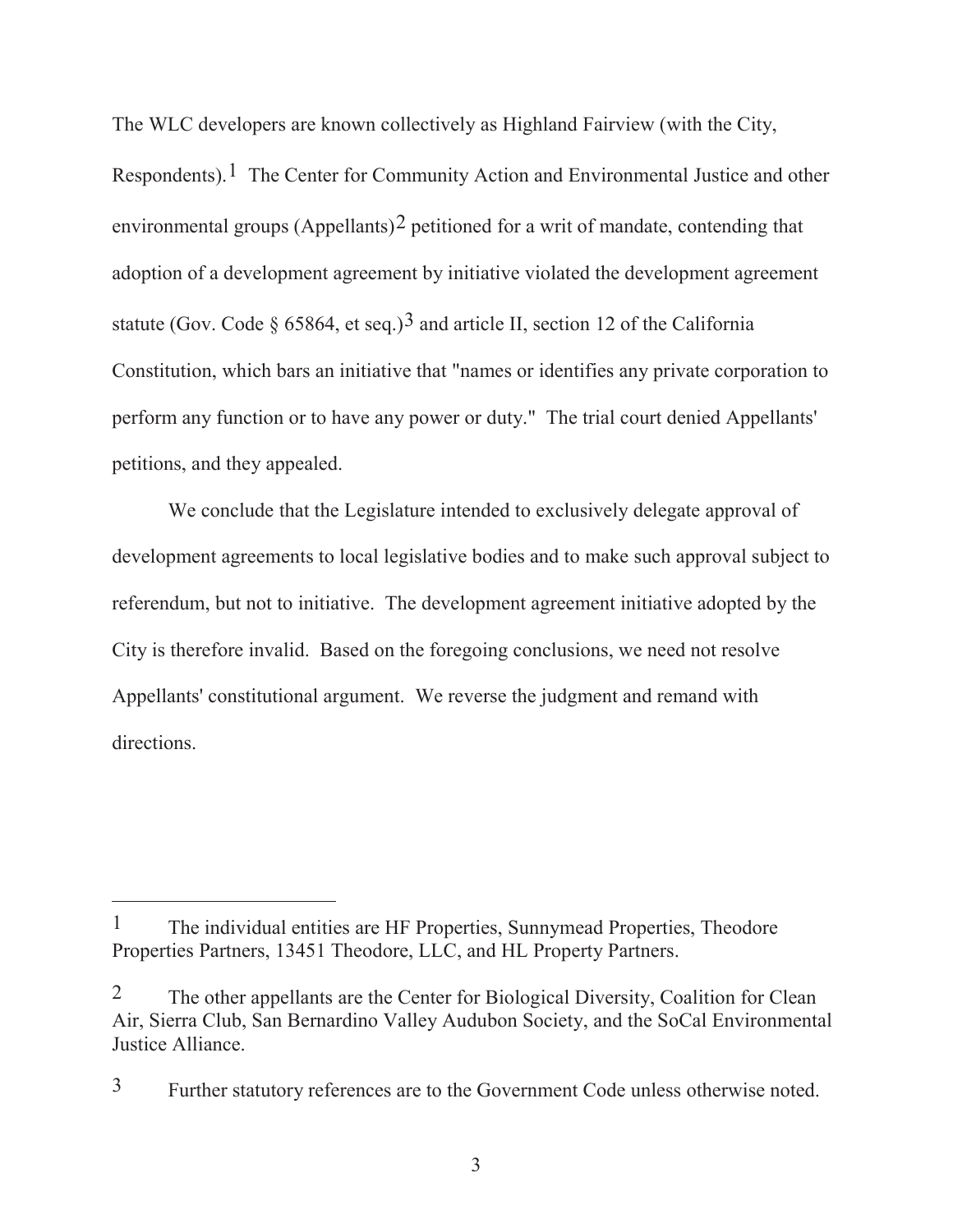# FACTUAL AND PROCEDURAL BACKGROUND

Highland Fairview proposed the development of the WLC project. In May 2015, the City released a final environmental impact report, which found that the WLC could have numerous impacts, including decreased air quality and increased traffic. In August 2015, the Moreno Valley City Council (City Council) adopted ordinances and resolutions approving the project, including Ordinance 901, which approved a development agreement between the City and Highland Fairview. Appellants and other entities filed lawsuits challenging the project for failure to comply with the California Environmental Quality Act (CEQA).4

In November 2015, the Moreno Valley Jobs Coalition filed an initiative petition (the Moreno Valley Workforce Training Initiative), which would repeal Ordinance 901 and approve the World Logistics Center Development Agreement. Highland Fairview supported and funded the initiative. The development agreement proposed in the initiative petition was substantially similar to the original one that the City Council had approved, but removed the Highland Fairview entities as named parties and replaced references to Highland Fairview with the "Property Owners" (defined as "the property owners as of the Effective Date of this agreement"). The initiative received sufficient

II

<sup>4</sup> Appellants request judicial notice of documents reflecting that the trial court in the CEQA lawsuits found the environmental review inadequate and that a peremptory writ was issued. We deny the request because the proceedings in the CEQA lawsuits are not necessary for our analysis here. (*People v. Rowland* (1992) 4 Cal.4th 238, 268, fn. 6 (*Rowland*) [declining to take judicial notice of irrelevant court records].)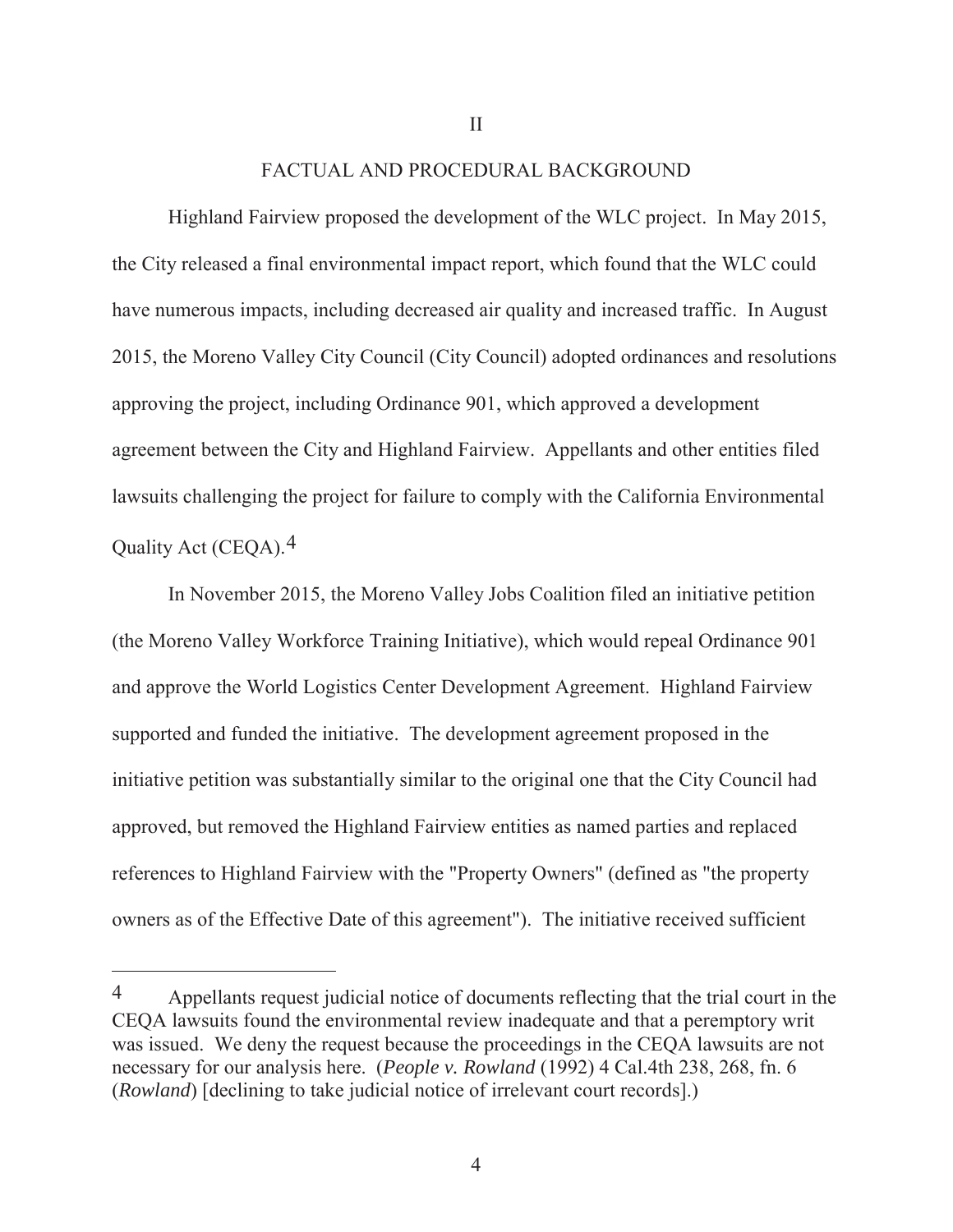signatures to qualify for the ballot. Once the initiative qualified for the ballot, the City Council had the option of adopting the initiative (which it called the "World Logistic[s] Center Development Agreement Initiative"), rather than submitting it to the voters, and voted to do so.

In February 2016, Appellants filed petitions for writ of mandate, challenging the City Council's adoption of the initiative. In September 2016, the trial court denied the petitions. Appellants timely appealed.

### III

### DISCUSSION

Appellants contend that the Legislature exclusively delegated the power to enter into development agreements to the local governing body, thus precluding adoption by initiative. We agree.

## A. *Overview of applicable law*

## 1. *The development agreement statute*

In 1976, the California Supreme Court held that a developer that had commenced work and expended large sums on a project did "not acquire[] a vested right under the common law to proceed with its development absent a [building] permit." (*Avco Community Developers, Inc. v. South Coast Regional Com.* (1976) 17 Cal.3d 785, 797 (*Avco*); *id*. at p. 791.) The Court indicated that any change in this rule "must be provided by the Legislature." (*Id.* at p. 796.) In 1979, the Legislature enacted the development agreement statute to address the uncertainty that resulted from late vesting and its adverse impact on development. (See *Mammoth Lakes Land Acquisition, LLC v. Town of*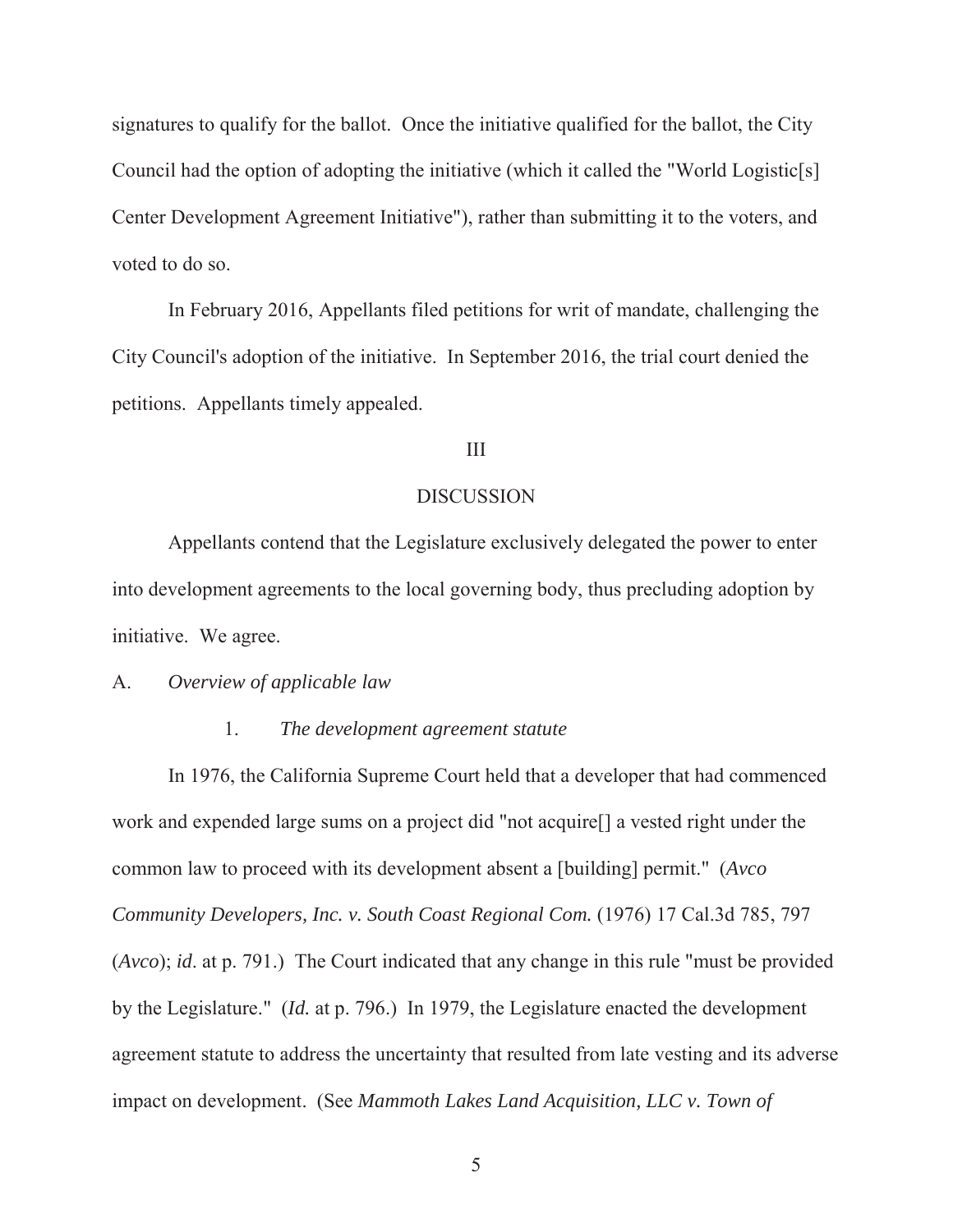*Mammoth Lakes* (2010) 191 Cal.App.4th 435, 443 (*Mammoth Lakes*); § 65864, subds. (a)-(b) [legislative findings; see further discussion *post*].) The statute "provided a way for the municipality and developer to depart from the common law rule of vested rights." (*Mammoth Lakes*, at p. 443.)

A development agreement "is an enforceable contract between the municipality and the developer." (*Mammoth Lakes, supra*, 191 Cal.App.4th at p. 442.) "In essence, the statute allows a city or county to freeze zoning and other land use regulation applicable to specified property to guarantee that a developer will not be affected by changes in the standards for government approval during the period of development." (*Santa Margarita Area Residents Together v. San Luis Obispo County Bd. of Supervisors* (2000) 84 Cal.App.4th 221, 226-227 (*SMART*); § 65866.) It also permits "municipalities to extract promises from the developers concerning financing and construction of necessary infrastructure." (*Mammoth Lakes*, at p. 443-444.)

Section 65867.5 addresses the approval of development agreements, and states in pertinent part: "(a) A development agreement is a legislative act that shall be approved by ordinance and is subject to referendum. [¶] (b) A development agreement shall not be approved unless the legislative body finds that the provisions of the agreement are consistent with the general plan and any applicable specific plan."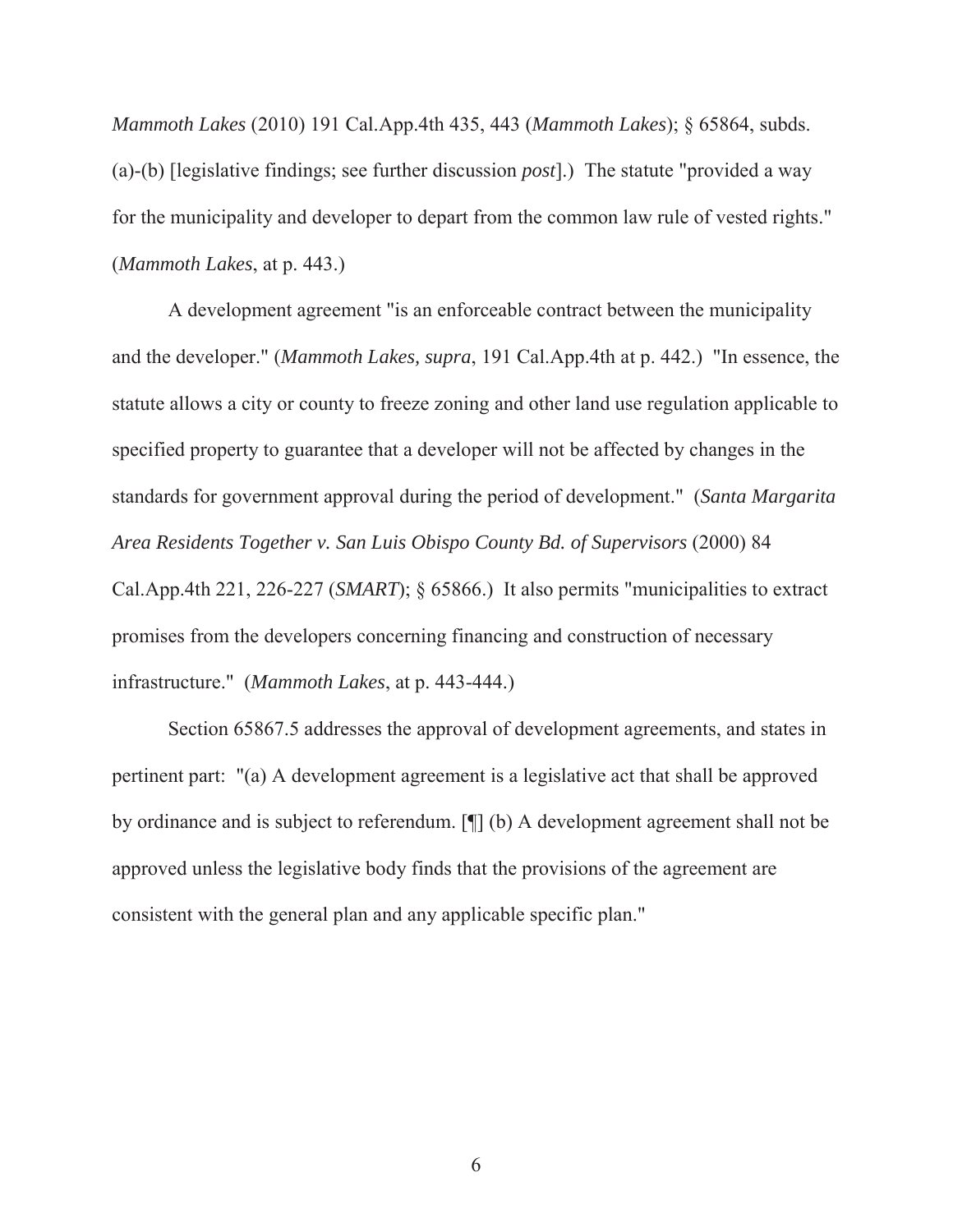"[N]umerous procedural and substantive limitations attend the making and performance" of a development agreement. (*Trancas Property Owners Assn. v. City of Malibu* (2006) 138 Cal.App.4th 172, 182.)5

# 2. *Initiative and referendum in California*

"The Constitution 'speaks of the initiative and referendum, not as a right granted the people, but as a power reserved by them.' [Citation.] . . . [C]ourts have consistently declared it their duty to ' "jealously guard" ' and liberally construe the right so that it ' "be not improperly annulled." ' [Citations.] Moreover, when weighing the tradeoffs associated with the initiative power, we have acknowledged the obligation to resolve doubts in favor of the exercise of the right whenever possible." (*California Cannabis Coalition v. City of Upland* (2017) 3 Cal.5th 924, 934 (*Upland*).)

There is a "basic presumption in favor of the electorate's power of initiative and referendum." (*DeVita v. County of Napa* (1995) 9 Cal.4th 763, 786 (*DeVita*); *id.* at p. 787, fn. 9 ["any legislative act may be enacted by initiative and may be subject to

<sup>5</sup> A city or county's development agreement procedures must require at least annual review of a developer's "good faith compliance with the terms of the agreement," and if the "local agency finds and determines . . . that the applicant . . . has not complied in good faith . . . , the local agency may terminate or modify the agreement."  $(\S 65865.1)$  The agreement must state certain terms (e.g., duration, permitted uses, etc.), and may address others (e.g., applicant financing of public facilities). (§ 65865.2.) There must be a public hearing "by the planning agency and by the legislative body," and "[n]otice of intention to consider adoption of a development agreement" must be provided. (§ 65867.) An agreement "may be amended, or canceled . . . , by mutual consent of the parties to the agreement"; notice of intention to amend must be given, and the amendment is subject to section 65867.5. (§ 65868.) If subsequent law or regulation prevents compliance, affected provisions "shall be modified or suspended as may be necessary to comply with such state or federal laws or regulations." (§ 65869.5.)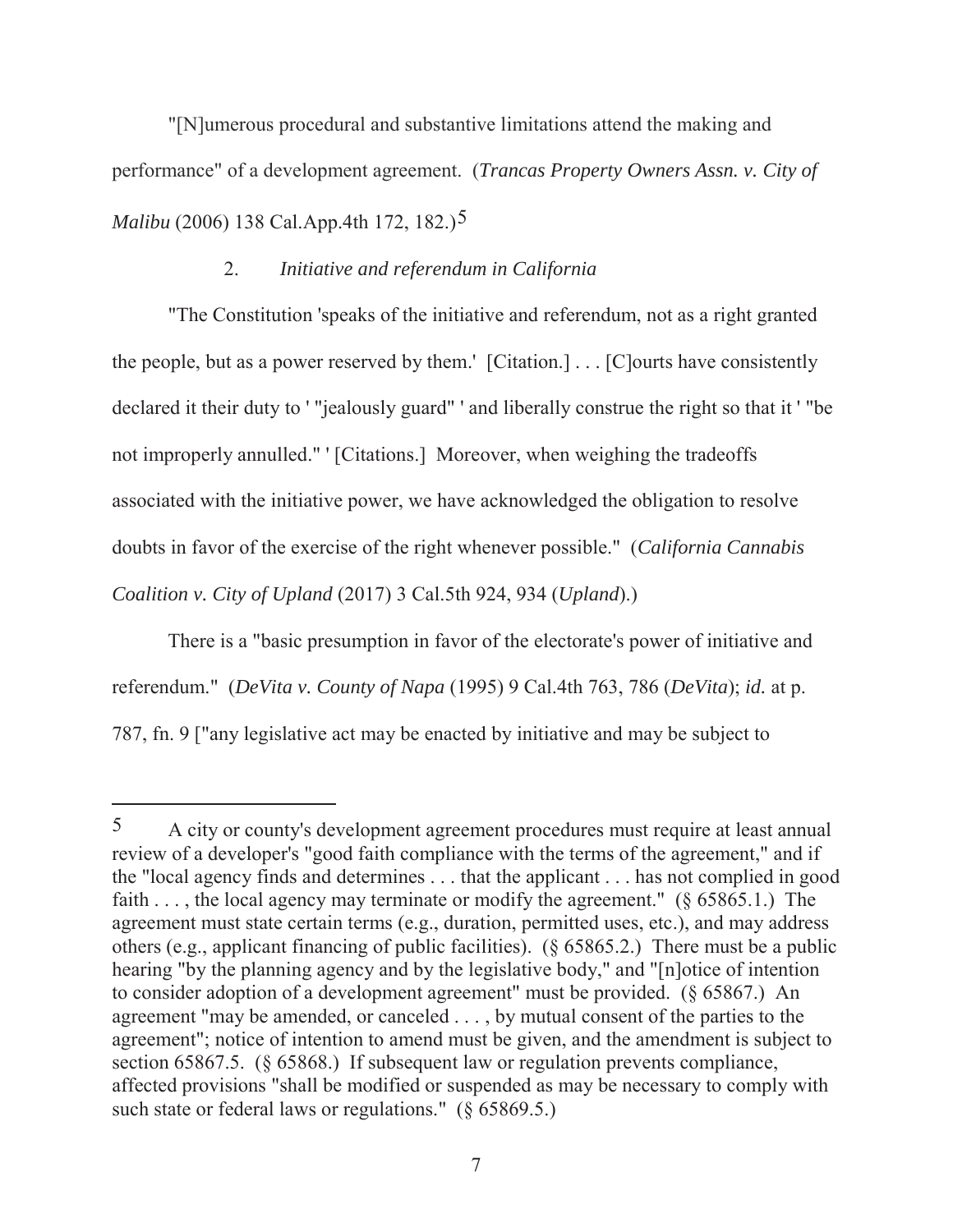referendum"].) However, "[t]he presumption in favor of the right of initiative is rebuttable upon a definite indication that the Legislature, as part of the exercise of its power to preempt all local legislation in matters of statewide concern, has intended to restrict that right." (*Id.* at p. 775; *Upland, supra*, 3 Cal.5th at p. 946 ["[T]he best way to implement our oft-repeated references to the importance of the initiative is to avoid presuming that a provision constrains that power without a clear statement or equivalent evidence that such was the provision's intended purpose."].)

In *Committee of Seven Thousand v. Superior Court* (1988) 45 Cal.3d 491 (*COST*), the California Supreme Court recognized that "[i]n some cases," the Legislature intended "to delegate the exercise of [legislative] authority exclusively to the governing body, thereby precluding initiative and referendum." (*DeVita, supra*, 9 Cal.4th at p. 776 [describing holding in *COST*].) The Court "set forth certain guidelines for determining when the legislative intent to exclusively delegate authority to the local governing bodies is present." (*DeVita*, at p. 776.) It considered the statutory language (focusing there on the identification of the local governmental entity); whether the subject at issue was a matter of "statewide concern" or a "municipal affair"; and other indications of legislative intent, including another statutory provision and the legislative history. (*COST*, at pp. 501, 507-509; see *DeVita*, at p. 776.)

### 3. *Statutory interpretation principles*

" ' "Where, as here, the facts are undisputed and the issue involves statutory interpretation, we exercise our independent judgment and review the matter de novo." ' " (*San Bruno Committee for Economic Justice v. City of San Bruno* (2017) 15 Cal.App.5th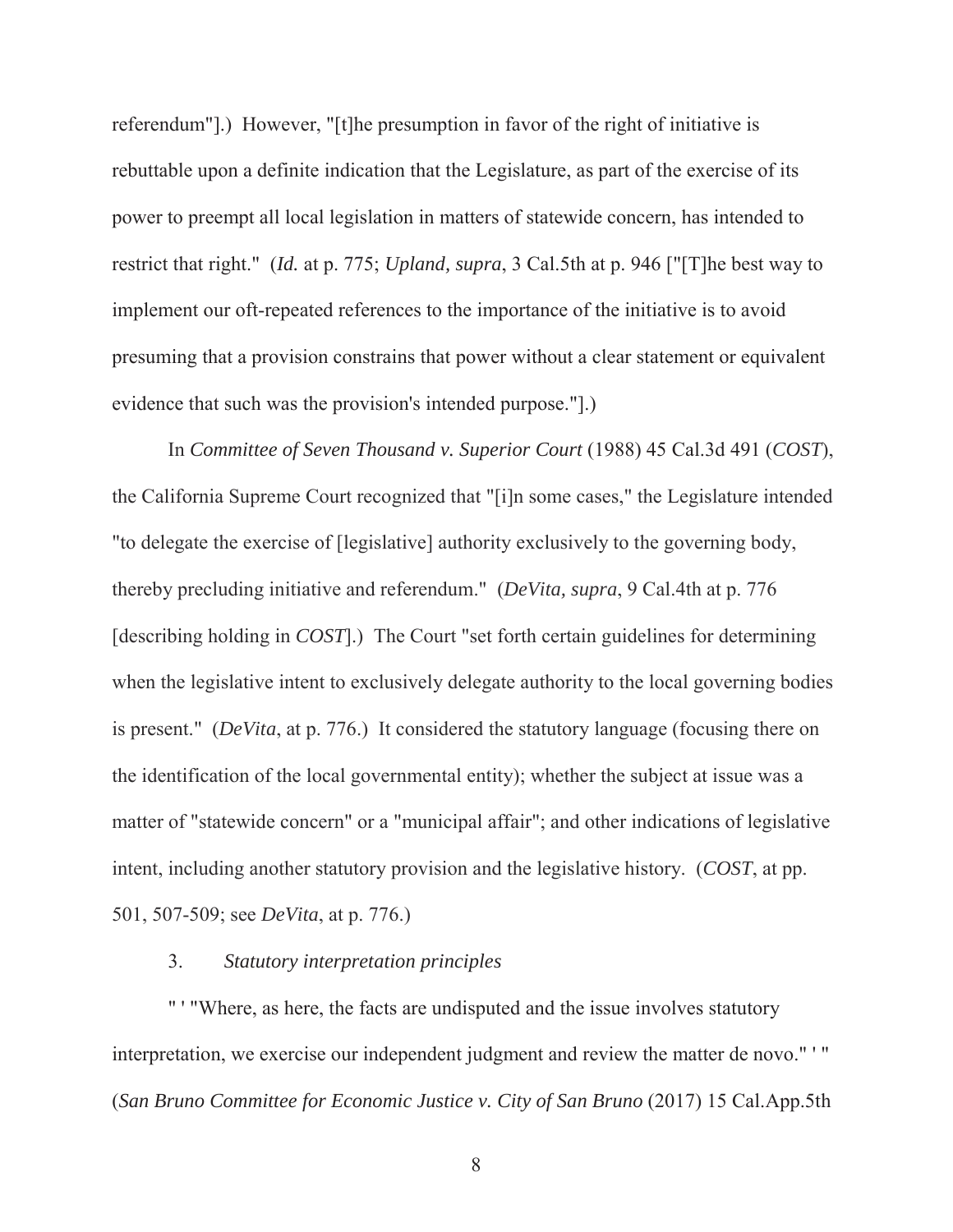524, 529.) "Our primary task in interpreting a statute is to determine the Legislature's intent, giving effect to the law's purpose. [Citation.] We consider first the words of a statute, as the most reliable indicator of legislative intent. [Citation.] ' " 'Words must be construed in context, and statutes must be harmonized, both internally and with each other, to the extent possible.' [Citation.] Interpretations that lead to absurd results or render words surplusage are to be avoided. [Citation.]" [Citation.]' " (*Tuolumne Jobs & Small Business Alliance v. Superior Court* (2014) 59 Cal.4th 1029, 1037.)

"If the statutory language permits more than one reasonable interpretation, courts may consider other aids, such as the statute's purpose, legislative history, and public policy." (*Coalition of Concerned Communities, Inc. v. City of Los Angeles* (2004) 34 Cal.4th 733, 737.) "Interpretation of the statute should be consistent with the purpose of the statute and statutory framework." (*Fireman's Fund Ins. Co. v. Workers' Comp. Appeals Bd.* (2010) 189 Cal.App.4th 101, 110.) "Even if the statutory language is clear, a court is not prohibited from considering legislative history in determining whether the literal meaning is consistent with the purpose of the statute." (*Ibid*.)6

 $6$  The parties address portions of the legislative history in their briefing. On our own motion, we take judicial notice of documents comprising the legislative history of the development agreement statute. (Evid. Code, §§ 452, 459; see *In re Donovan L.* (2016) 244 Cal.App.4th 1075, 1088.)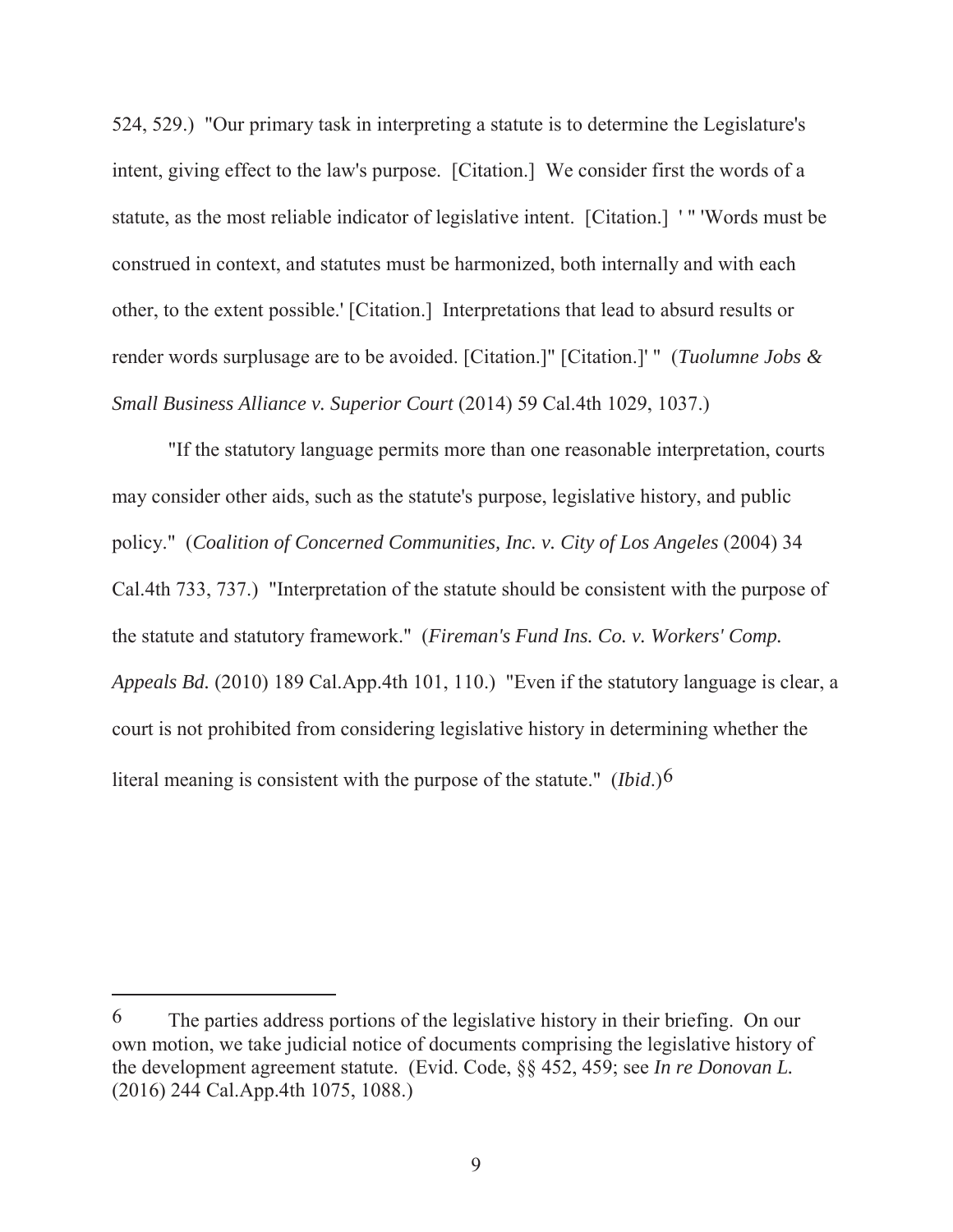B. *The Legislature intended to exclusively delegate approval of development agreements to governing bodies*

- 1. *Statutory language*
	- a. *Meaning of the phrase "subject to referendum"*

Appellants argue that the phrase "subject to referendum" in section 65867.5, subdivision (a), reflects legislative intent to preclude the power of initiative to adopt development agreements. Respondents contend that we do not know the Legislature's reasons for including only the term referendum, and cannot infer that by referring only to referendum, the Legislature intended to preclude initiative.

Appellants' proposed interpretation is more reasonable. The Legislature stated that a development agreement is a "legislative act" that is "subject to referendum." Absent legislative intent to the contrary, it is presumed that a legislative act is subject to both initiative and referendum. (See *DeVita, supra*, 9 Cal.4th at p. 786; see *id.* at p. 776 [noting "general dichotomy between a governing body's legislative acts, which are subject to initiative and referendum, and its administrative or executive acts, which are not."].) However, the Legislature specified that a development agreement is "subject to referendum," while omitting "initiative"; there must be some reason it did so. (See *Kulshrestha v. First Union Commercial Corp.* (2004) 33 Cal.4th 601, 611 ["We assume each term [in a statute] has meaning and appears for a reason."].) An intent to preclude initiative, and instead, to delegate approval decisions to local governing bodies (subject to referendum), is a plausible basis for the omission. This interpretation is supported by the principle of *expressio unius est exclusio alterius*, which means that "the expression of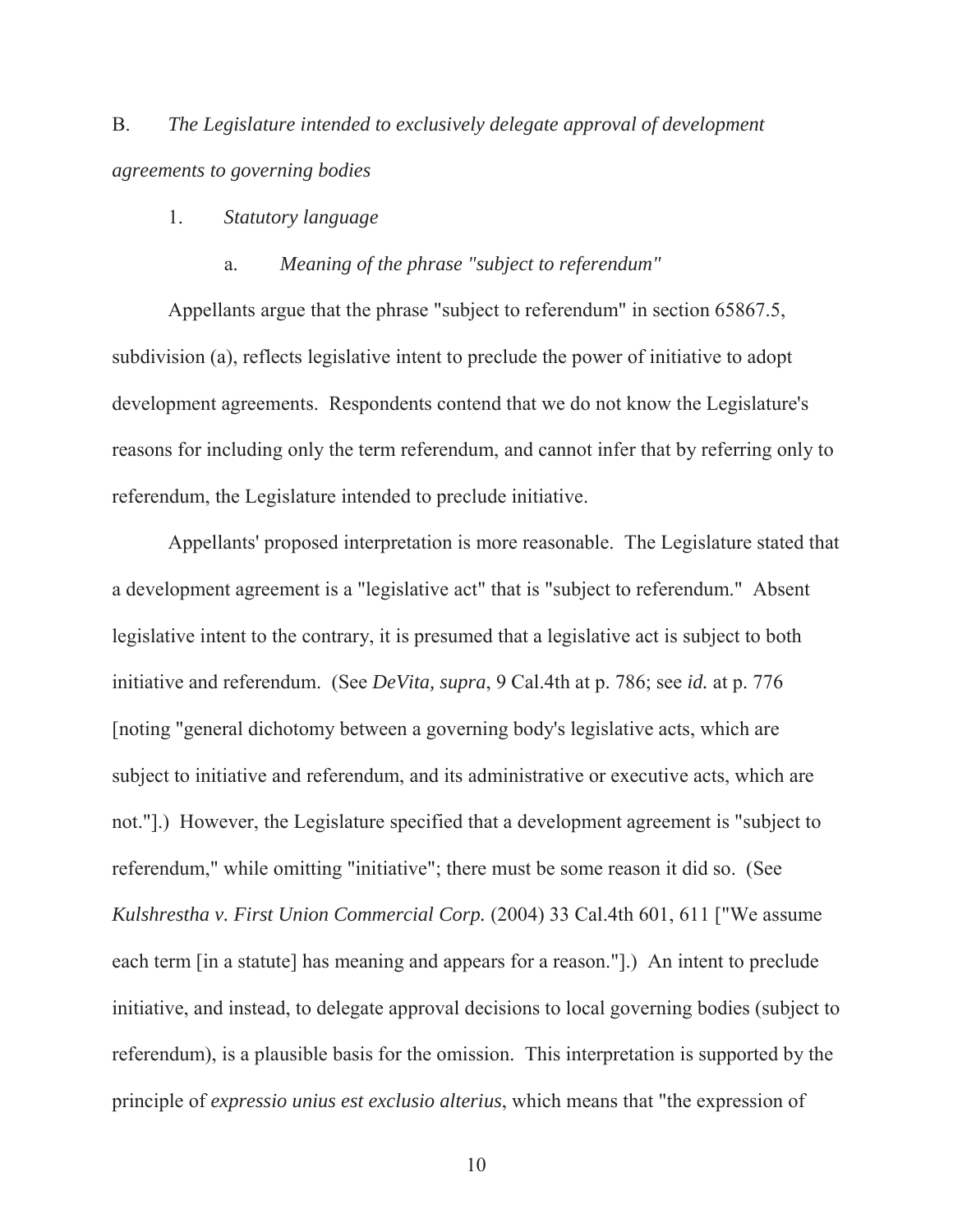certain things in a statute necessarily involves exclusion of other things not expressed . . . ." (*Dyna-Med, Inc. v. Fair Employment & Housing Com.* (1987) 43 Cal.3d 1379, 1391, fn. 13.) The presumption in favor of initiative provides "some reason to conclude" that the inclusion of the reference to referendum and the concomitant omission of any reference to initiative in the development agreement statute is "the product of intentional design," and thus, meaningful. (*Howard Jarvis Taxpayers Assn. v. Padilla* (2016) 62 Cal.4th 486, 514.)

We recognize that the Legislature did not expressly state that adoption of a development agreement by initiative was barred, but that is not required; rather, "equivalent evidence" of intent is sufficient. (*Upland, supra*, 3 Cal.5th at p. 946; see *COST, supra*, 45 Cal.3d at p. 509 [relying on the "language, subject matter, and history" of the transportation statute at issue to conclude that the Legislature intended exclusive delegation and the initiative conflicted with the statute].) The Legislature's designation of a development agreement as a legislative act, coupled with its decision to reference only referendum, provides textual support for a limitation on initiative that we cannot ignore.

*Meldrim v. Board of Supervisors* (1976) 57 Cal.App.3d 341 (*Meldrim*) and *Jahr v. Casebeer* (1999) 70 Cal.App.4th 1250 (*Jahr*) are instructive. Both cases addressed an amendment to the California Constitution, proposed by the Legislature and approved by the voters, that moved county supervisor compensation decisions from the Legislature to the county governing bodies. (*Meldrim*, at pp. 343-344.) The amendment stated, in part, that "each governing body shall prescribe by ordinance the compensation of its members, but the ordinance prescribing such compensation shall be subject to referendum." (Cal.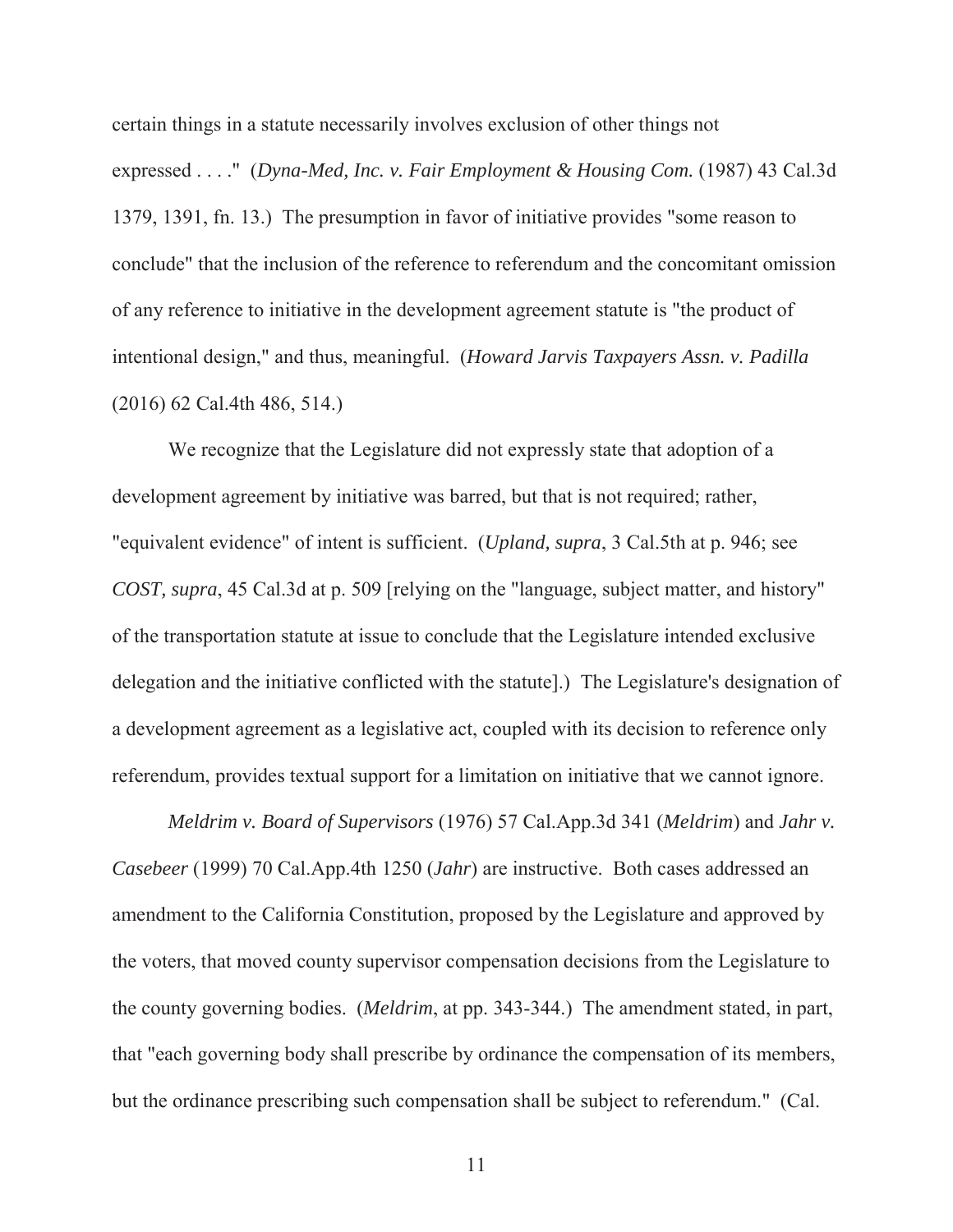Const., art. XI, § 1, subd. (b).)<sup>7</sup> *Meldrim* held that an initiative setting county supervisor compensation violated this provision. (*Meldrim*, at pp. 343-344 [explaining that the language was "clear" and "the voters . . . specifically gave [the power to set supervisor salaries] to the governing bodies themselves, subject to referendum."].) *Jahr* likewise held that an initiative to revise supervisor compensation was unconstitutional, citing *Meldrim* with approval. (*Jahr*, at pp. 1252, 1254; see *id.* at p. 1254 "[The language could not be clearer that article XI, section 1(b) authorizes voters to challenge county supervisors' salaries by *referendum*."].)8

Respondents contend that *Meldrim* and *Jahr* are distinguishable, stating that those decisions (together with *Voters for Responsible Retirement v. Board of Supervisors* (1994) 8 Cal.4th 765, 777 (*VFRR*), discussed *post*) merely confirm that "the right of initiative and referendum . . . can be narrowed or prohibited altogether by the people themselves where the legislative history—there a constitutional, rather than statutory, enactment—makes it clear that only the referendum is to be allowed," and thus implying that the decisions in those cases turned on the fact that article XI, section 1(b), was voterapproved. Respondents also argue that, in *Jahr*, it was the reference to the " 'members' of

<sup>7</sup> Further references to article XI, section 1(b) are to the California Constitution unless otherwise noted.

<sup>8</sup> We recognize that *Jahr* then indicated that there was nothing in the provision "to suggest the electorate . . . intended to grant . . . *initiative power* . . . ." (*Jahr, supra*, 70 Cal.App.4th at p. 1254.) The initiative power is reserved (not granted). We nonetheless find guidance in the decision's focus on the clarity of the referendum language.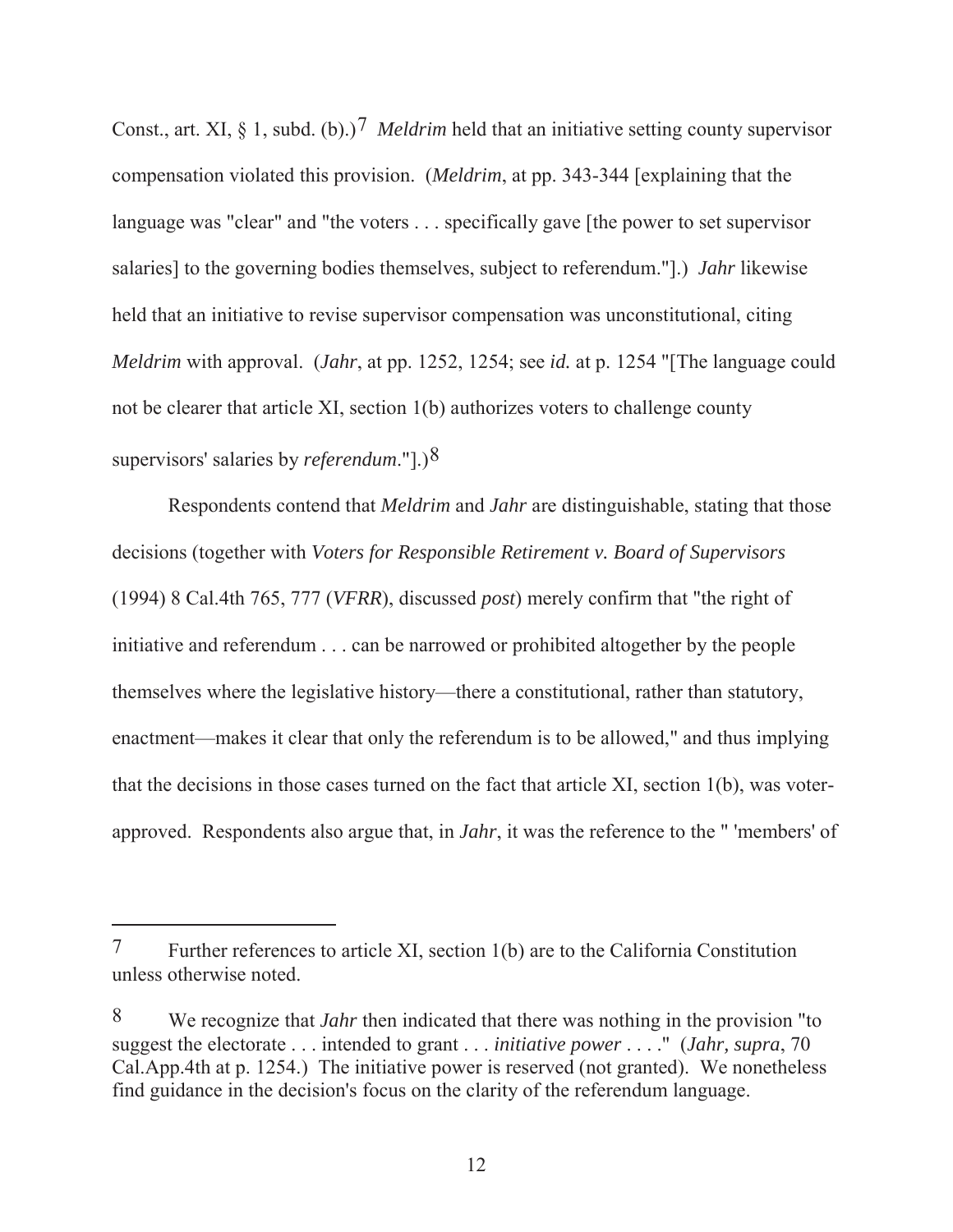the 'governing body' that so clearly expressed the people's intent" to exclusively delegate matters of supervisors' compensation to the supervisors themselves, and there is no comparable reference here. We disagree. First, similar interpretative principles apply to constitutional and statutory enactments, whether enacted by voters or the Legislature. (See *Richmond v. Shasta Community Services Dist.* (2004) 32 Cal.4th 409, 418 [" 'The principles of constitutional interpretation are similar to those governing statutory construction.' [Citation.] The aim . . . is to determine and effectuate the intent of those who enacted the constitutional provision at issue."]; *People v. Rizo* (2000) 22 Cal.4th 681, 685 ["In interpreting a voter initiative . . . , we apply the same principles that govern statutory construction."].)9 Second, while *Jahr* noted that it did not "make sense to read the term 'governing body' to include 'voters,' " citing the phrase "its members," (*Jahr, supra*, 70 Cal.App.4th at p. 1255), the court relied in the first instance on the clear language providing only for referendum. (*Id.* at p. 1254.) We address the governing body language in the development agreement statute, *post*.

We also reject Respondents' reliance on *VFRR*, which focused in part on whether a different provision of article XI, section 1(b), which governs compensation of county employees and contains no reference to challenging such compensation by referendum, precluded a referendum on county employee compensation. (*VFRR, supra*, 8 Cal.4th at

<sup>9</sup> For similar reasons, we reject Respondents' attempt to distinguish on factual grounds other cases that Appellants cite for statutory interpretation principles. "The rules governing statutory construction are well settled." (*Burden v. Snowden* (1992) 2 Cal.4th 556, 562).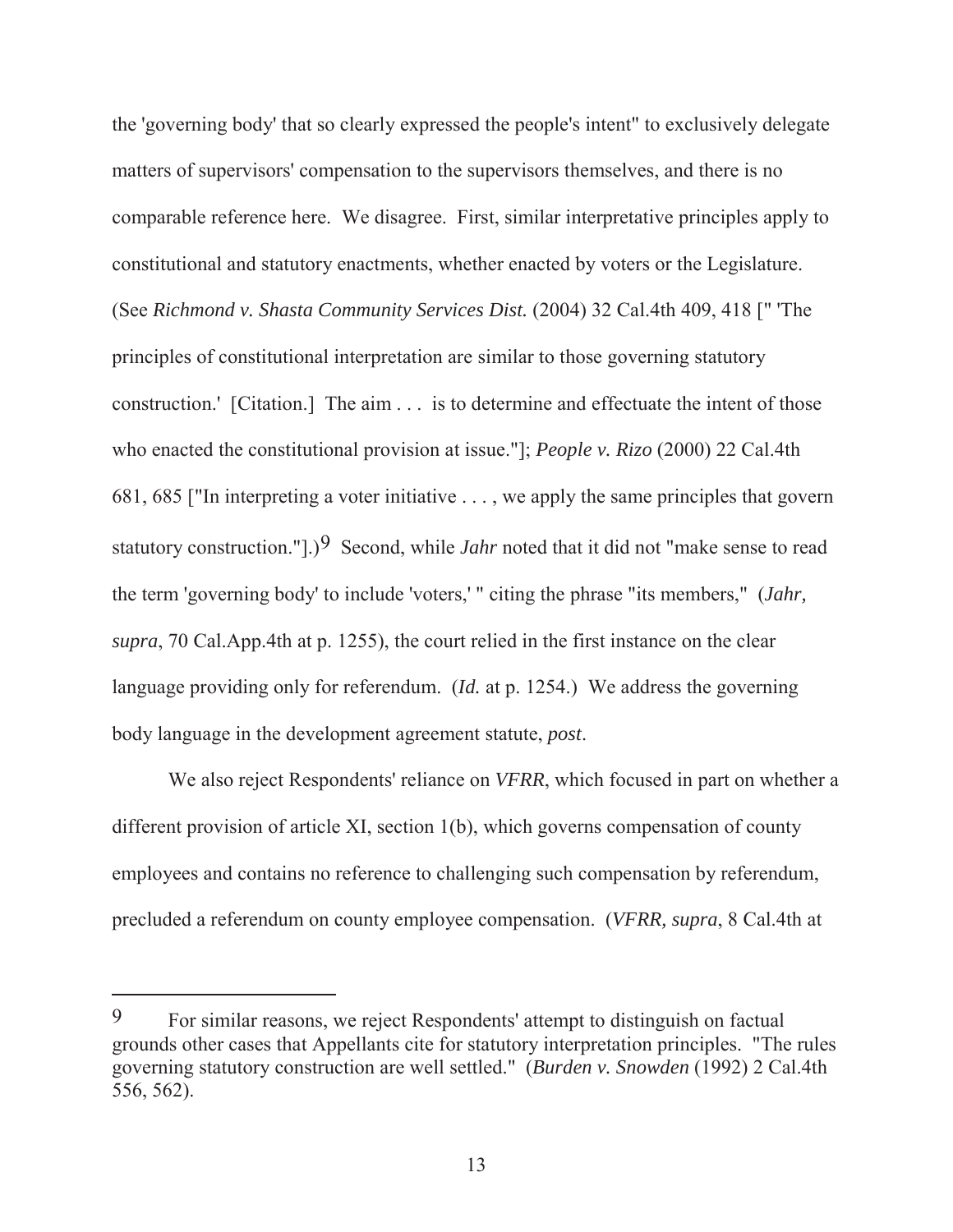p. 771; art. XI, § 1(b) ["[t]he governing body shall provide for the number, compensation, tenure, and appointment of employees"].) Pertinent here, the county and its amici argued that the referendum language in the supervisor provision (i.e., the amendment) implied that referendum was unavailable as to employees. Amici appeared to reason that if all compensation decisions were already subject to referendum (such that referendums on employee compensation could be presumed), it would not have been necessary to include language on referendums for supervisors, and that such language would be surplusage. (*VFRR*, at pp. 771-772.)

The California Supreme Court disagreed, concluding that article XI, section 1(b), did not restrict the right of referendum on county employee compensation decisions. (*VFRR, supra*, 8 Cal.4th at p. 776.) In reaching this conclusion, the Supreme Court suggested reasons why the referendum language pertaining to supervisors' compensation may have been included in article XI, section 1(b), including that the Legislature may have "wish[ed] to emphasize . . . that the supervisors' salaries were subject to referendum" (given that they previously had been set by the Legislature) and to "give the referendum over supervisors' salaries an independent constitutional basis." (*VFRR*, at p. 773.) The Supreme Court determined that "[t]he most credible inference . . . is that neither the legislative drafters nor the electorate gave any consideration" to whether the voters had referendum power over salaries for "county employees other than the supervisors." (*Id.* at p. 774.)

Respondents contend that there is similarly no evidence that the Legislature "gave any consideration" to whether development agreements could be adopted by initiative.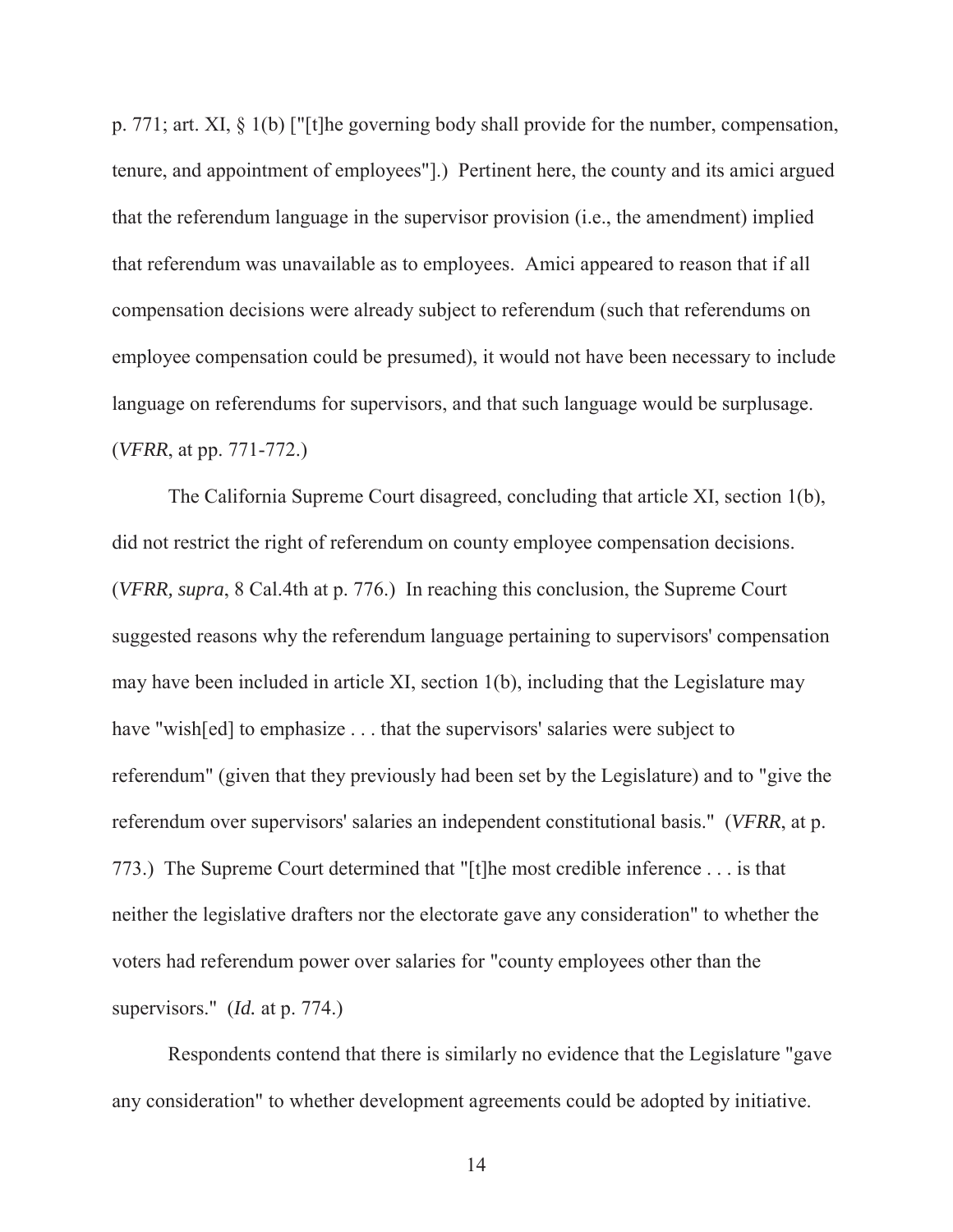But here, as with the supervisor provision, there *is* a reference to referendum from which meaning can be gleaned. (See *Jahr, supra*, 70 Cal.App.4th at p. 1257 ["The portion of article XI, section 1(b) at issue here expressly refers to the referendum power, and therefore escapes the claim of ambiguity raised in [*VFRR*]."].) Further, the Supreme Court's proposed reasons for the inclusion of referendum there does not impact our analysis here. The Supreme Court was focused on whether employee compensation was subject to referendum, not whether either determination could be accomplished through initiative. (*Chevron U.S.A., Inc. v. Workers' Comp. Appeals Bd.* (1999) 19 Cal.4th 1182, 1195 ["An opinion is not authority for propositions not considered."].) If anything, the Supreme Court's reasoning would support a restriction on initiatives for supervisor pay, and thus, would provide support for Appellants' position. It would be odd to emphasize only referendum, if initiative (and the power to actually set supervisor pay) were also available.

Respondents' other arguments are also unpersuasive. They contend that the right of initiative is broader than that of referendum, citing *Rossi v. Brown* (1995) 9 Cal.4th 688, 698 (*Rossi*) (noting limits on referendum, including not applying to "urgency statutes" or tax levies). Respondents do not elaborate on this point, but seem to be suggesting that the Legislature was merely emphasizing the availability of referendum in the development agreement statute, and not excluding initiative. We are not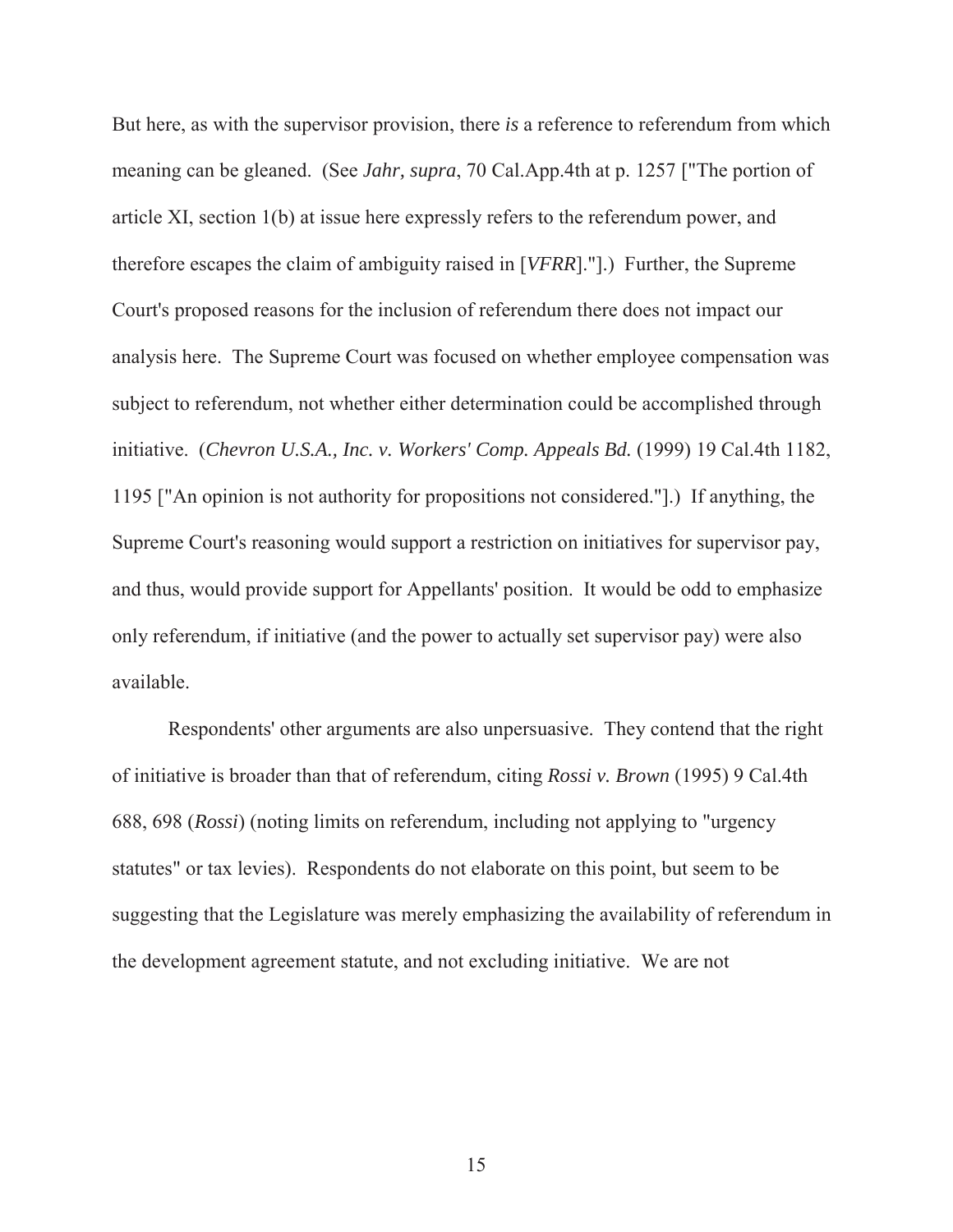persuaded.10 Respondents also cite section 65301.5, which provides that adoption or amendment of a general plan is a legislative act subject to legislative review. They argue that under Appellants' interpretation, the absence of a reference to initiative in that statute would mean that initiative was unavailable for general plans, and this is not the law. However, section 65301.5 is silent as to *both* initiative and referendum, and thus presumptively permits both. (*VFRR, supra*, 8 Cal.4th at p. 777.)

# b. *Significance of the phrase "legislative body"*

The reference to "legislative body" in section 65876.5, subdivision (b), of the development agreement statute also supports our conclusion that the Legislature intended to exclusively delegate the approval of development agreements to the local legislative body.

"[W]hile [references to action by a local legislative body] are generally not conclusive as to legislative intent, they do support an inference that the intent was to preclude action by initiative or referendum . . . . [T]he strength of the inference varies according to the precise language used in the statute, a reference using generic language such as 'governing body' or 'legislative body' supporting a weaker inference than a specific reference to boards of supervisors and city councils." (*COST, supra*, 45 Cal.3d

<sup>10</sup> Respondents do reference the limit on referendums for urgency legislation, in questioning why the County Supervisors Association requested that development agreements be subject to referendum. (See legislative history discussion in § B.4, *post*.) But Respondents do not contend that the Legislature's intent was to address this concern, or provide any argument or evidence for that position.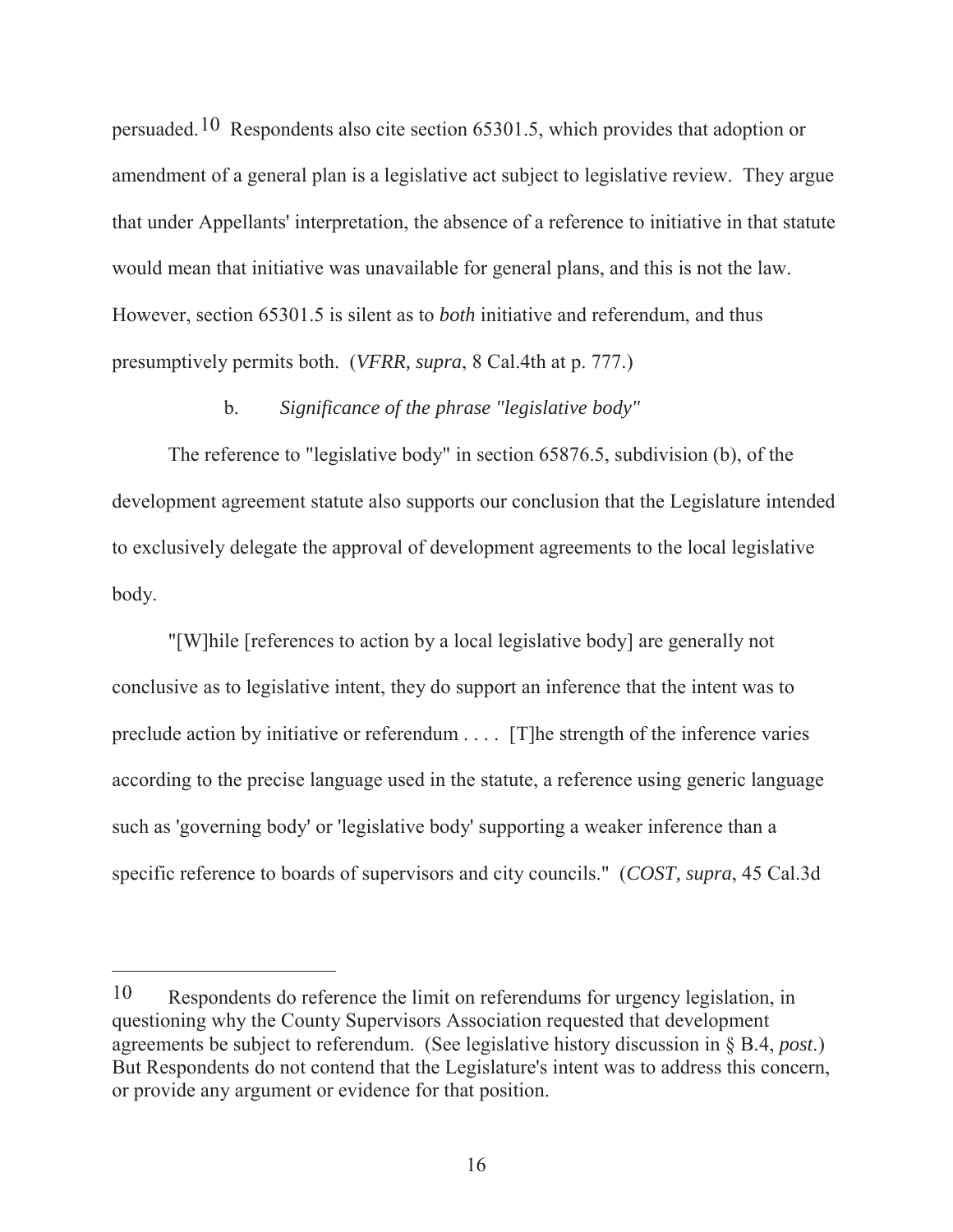at p. 501.) Thus, the reference to "legislative body" in section 65867.5, subdivision (b) provides support for exclusive delegation.

### 2. *Statewide concern*

In *COST*, the California Supreme Court held that "an intent to exclude ballot measures is more readily inferred if the statute addresses a matter of statewide concern rather than a purely municipal affair." (*COST, supra*, 45 Cal.3d at p. 501.) We conclude that the development agreement statutory scheme is of statewide concern.

We do not "automatically infer that a statutory scheme restricts the power of initiative or referendum merely because some elements of statewide concern are present." (*DeVita, supra*, 9 Cal.4th at pp. 780-781.) Rather, we "inquire concretely into the nature of the state's regulatory interests to determine if they are fundamentally incompatible with the exercise of the right of initiative or referendum, or otherwise reveal a legislative intent to exclusively delegate authority to the local governing body." (*Id.* at 781; see *id.* at p. 780 [Legislature's authority to restrict initiative or referendum "generally derives from its partial preemption of local government authority pursuant to the fulfillment of a state mandate or objective"].)

The development agreement statute was enacted to address a statewide impediment to land use development; namely, "[t]he lack of certainty in the approval of development projects" that resulted from the late vesting rule. (§ 65864, subd. (a); see Assem. Com. on Resources, Land Use, and Energy, Analysis of Assem. Bill No. 853 (1979-1980 Reg. Sess.) as amended May 10, 1979 ["the Governor's Housing Task Force has ... recognized the 'development rights' problem as an impediment to housing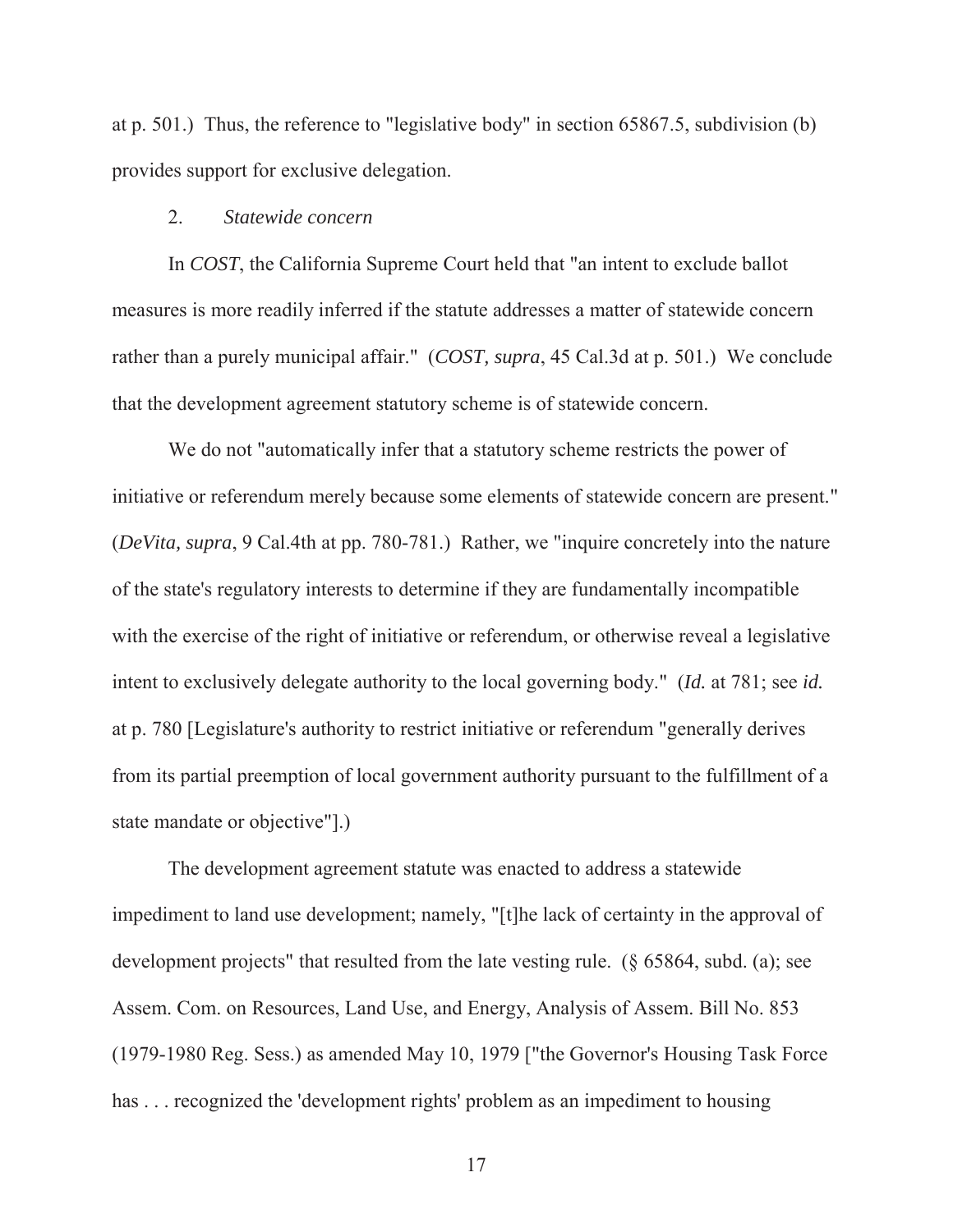construction in California."]; Dept. of Real Estate., Enrolled Bill Rep. on Assem. Bill No. 853 (1979-1980 Reg. Sess.) as amended Aug. 24, 1979 ["This bill would improve the process of development throughout the state."].)

The statute provided a solution to the problem by authorizing government assurances to developers that an approved project could proceed under current conditions. (§ 65866.) The Legislature found that these assurances would, among other things, "encourage private participation in comprehensive planning . . . ." (§ 65864, subd. (b).) It also found that agreements could "include provisions . . . whereby applicants are reimbursed . . . for financing public facilities." (§ 65864, subd. (c); see *Mammoth Lakes, supra*, 191 Cal.App.4th at p. 443 ["The Legislature recognized that . . . development agreements would provide benefits for both municipality and developer."].) The state's interest is not limited to promoting development through mutually beneficial development agreements, but rather, extends to how such agreements are implemented. Development agreements are a creature of statute, and the various statutory requirements ensure that its goals are met. (Cf. *VFRR, supra*, 8 Cal.4th at p. 781 [" 'salaries of local employees . . . constitute municipal affairs," but " 'the process by which salaries are fixed is obviously a matter of statewide concern' "[.)<sup>11</sup>

<sup>11</sup> The state also has an interest in ensuring that development agreements do not lead to surrender of the police power. (Cf. *Avco, supra*, 17 Cal.3d at p. 800 ["government may not contract away its . . . police power"]; see *SMART, supra*, 84 Cal.App.4th at pp. 232-233 [zoning freeze in development agreement was not surrender of police power, where, among other things, the agreement "retain [ed] the [c]ounty's discretionary authority" and was "not of unlimited duration," and "[t]he [c]ounty concluded that the zoning freeze . . . advances the public interest"; explaining that "[t] his type of action . . .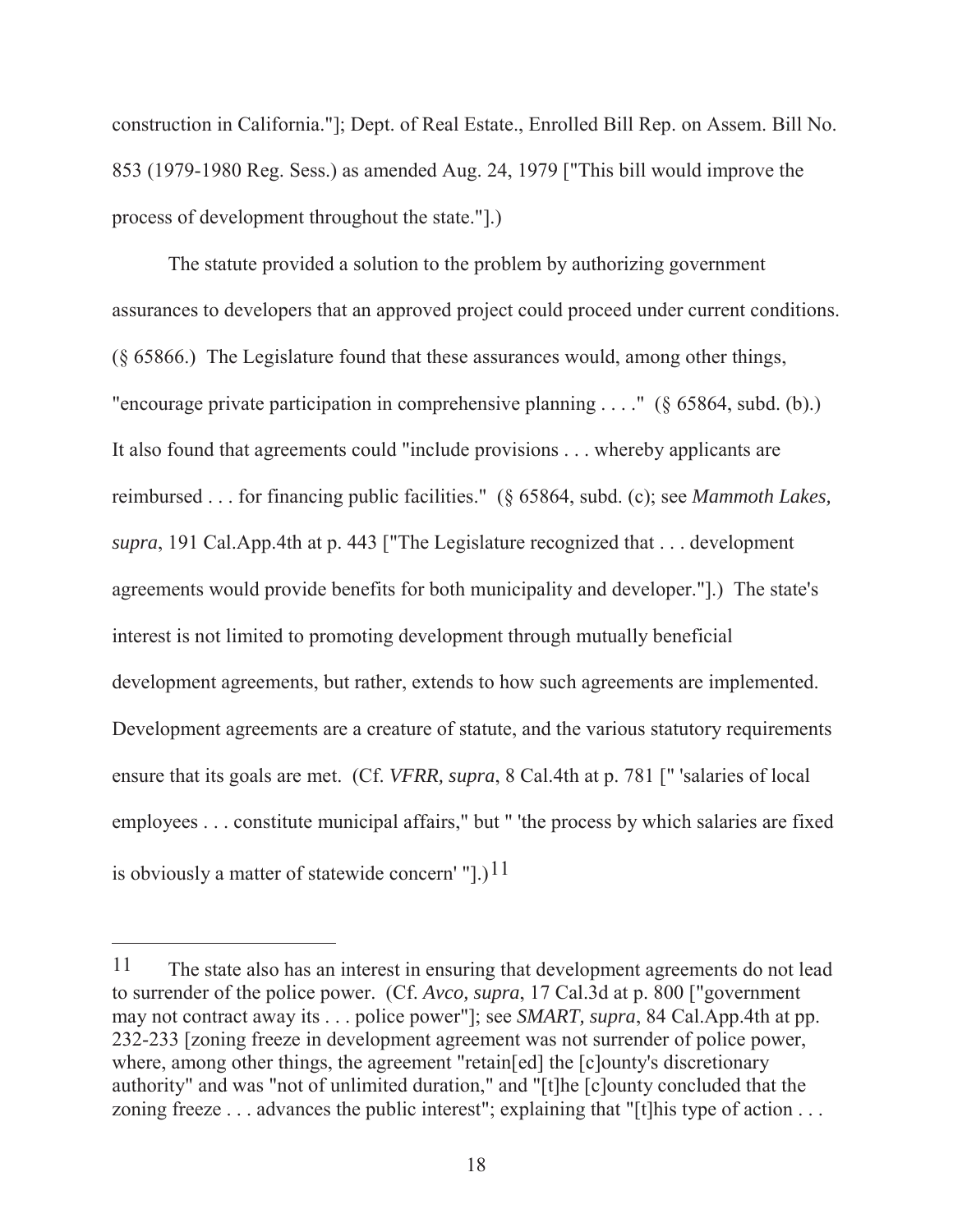Respondents first contend that development agreements, like other land use decisions, are matters of local concern. We recognize that general plan amendments and zoning ordinances are local matters. (*DeVita, supra*, 9 Cal.4th at p. 774.) This is consistent with the authority for such decisions, which derives from a local government's "inherent police power, not from the delegation of authority by the state." (*Id.* at p. 782.) Planning and zoning laws are intended to provide minimal control, without changing the municipal nature of these decisions.<sup>12</sup> In contrast, the authority to enter into a development agreement derives from statute, and the statute is intended to address the statewide problem of uncertainty for developers resulting from late vesting, as discussed *ante*. (See *DeVita*, at p. 781 ["In some cases, exclusive delegation has been inferred as a means of promoting a particular regional project or intergovernmental relationship."]; cf.

is more accurately described as a legitimate exercise of governmental police power in the public interest than as a surrender of police power to a special interest."]; *Oakland Bulk & Oversized Terminal, LLC v. City of Oakland* (N.D.Cal., May 15, 2018, No. 16-cv-07014-VC) 2018 U.S. Dist. Lexis 81918 at pp. \*66-\*67 ["Although normally California public policy prohibits local governments from contracting away their right to exercise their 'police power' . . . the development agreement statute creates a limited exception to this rule."].)

<sup>12</sup> See section 65800 (intent in enacting ch. 4 (zoning regulations) was "to provide only a minimum of limitation in order that counties and cities may exercise the maximum degree of control over local zoning matters"); *DeVita, supra*, 9 Cal.4th at p. 783 (planning law "incorporates the state's interest in placing some minimal regulation on what remains essentially locally determined land use decisions"); see also *Yost v. Thomas*  (1984) 36 Cal.3d 561, 572 (California Coastal Act "sets minimum standards" and "does not mandate the action to be taken by a local government in implementing local land use controls.").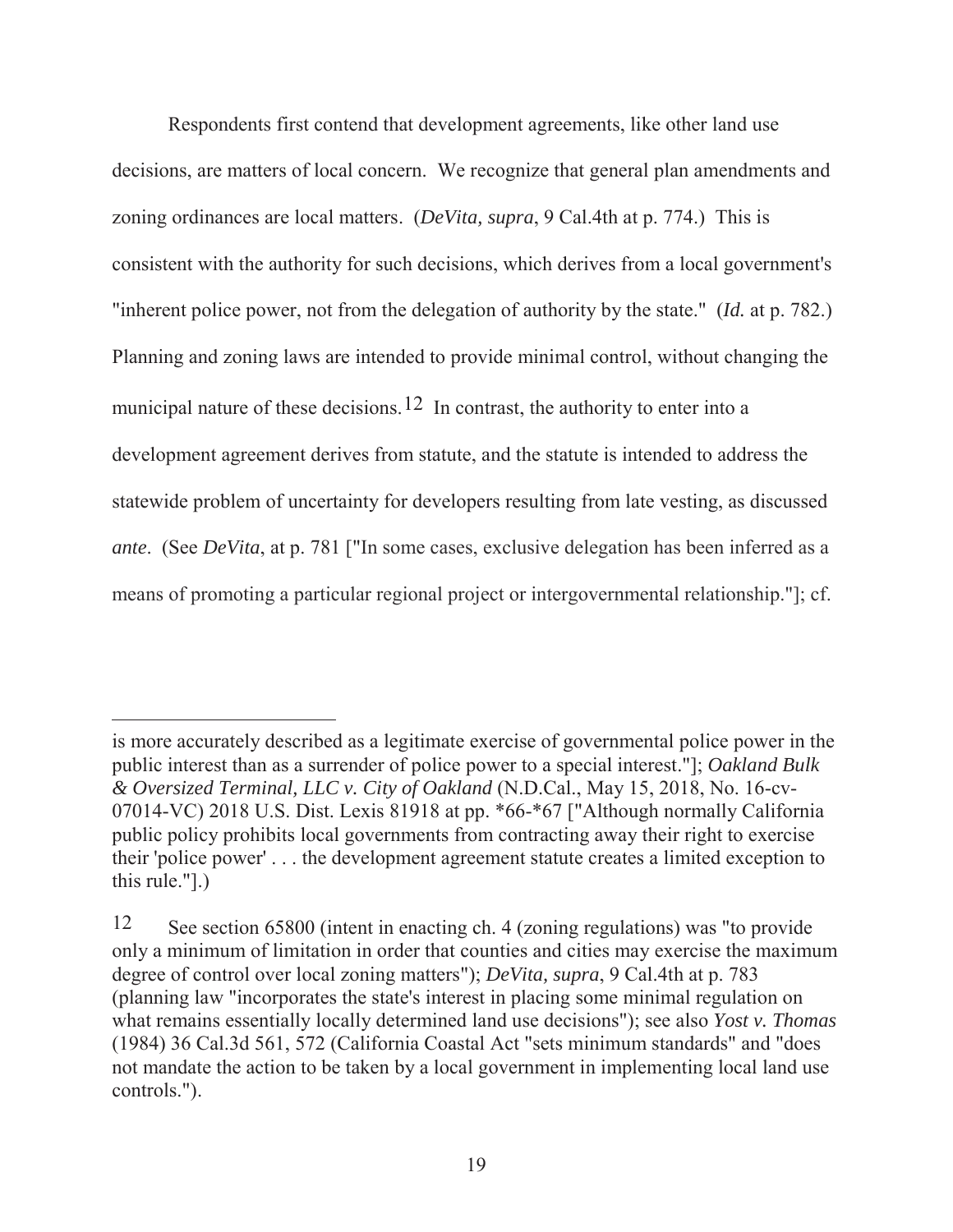*id* at pp. 781-782 ["The amendment of a general plan, in contrast, is an act of formulating basic land use policy . . . ."].)

Second, Respondents argue that the Legislature exempted charter cities from the development agreement statute, which would reflect that development agreements are not a matter of statewide concern. The California Supreme Court has observed that "courts have never declared a matter to be of statewide concern despite an express legislative declaration that charter cities were not to be covered by the law in question." (*DeVita, supra*, 9 Cal. 4th at 783-784, italics omitted.) Respondents contend that the development agreement statute is in article 2.5 of chapter 4 of the Planning and Zoning Law (§ 65000 et seq.), and that section 65803 makes chapter 4 inapplicable to charter cities. (See § 65803 ["Except as otherwise provided, this chapter [four] shall not apply to a charter city, except to the extent that the same may be adopted by charter or ordinance of the  $city."$ ].)

We are not persuaded. Even if one might infer that the placement of the development agreement statute in chapter four means that the Legislature intended to preclude its application to charter cities, there is no express legislative declaration to that effect. (See *Smith v. Doe* (2003) 538 U.S. 84, 94 ["manner of . . . codification" is probative of legislative intent, but not dispositive].) Moreover, it is not clear that charter cities would be able to enter into development agreements outside the statutory scheme, meaning that the statute could apply to them as a practical matter. But we need not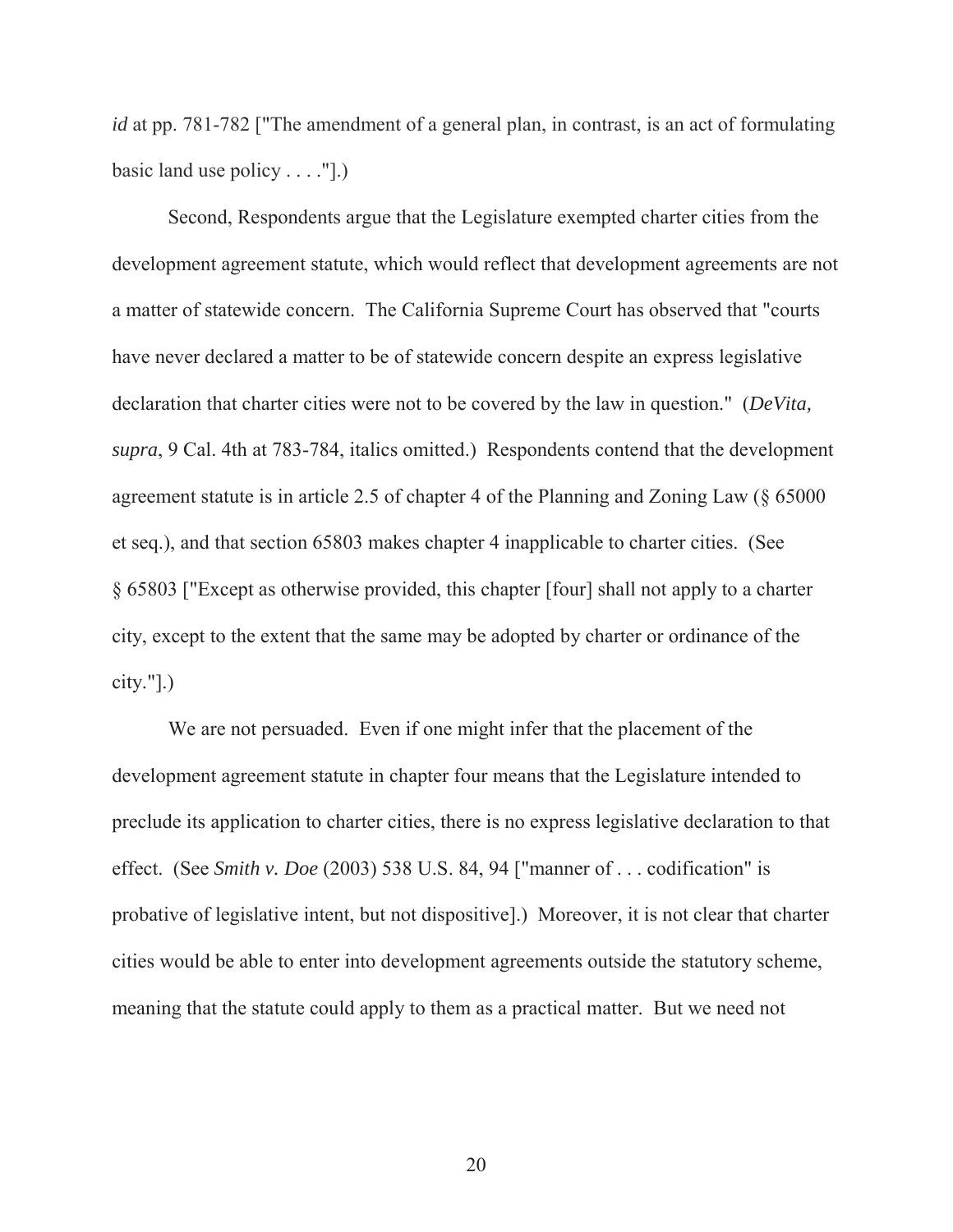resolve that issue.<sup>13</sup> It is sufficient to conclude that development agreements implicate statewide concerns and that the statutory language regarding charter cities does not conclusively establish otherwise.

Third, Respondents contend that there is no reason to believe that the Legislature would have allowed referendum if it considered development agreements to be of statewide concern. But there may be circumstances where the Legislature finds it appropriate to limit only initiative, or referendum, but not both. (See *Jahr, supra*, 70 Cal.App.4th at p. 1259 [rejecting "suggestion the initiative power is corollary to the referendum power in all circumstances"]; *Meldrim, supra*, 57 Cal.App.3d at p. 344 [Legislature, in proposing constitutional provision regarding county supervisor salaries, may have viewed inflexibility of initiative process "to be contrary to the public welfare"]; *Rossi, supra*, 9 Cal.4th at pp. 693, 704 [prohibition on tax referenda did not preclude initiative to repeal a tax ordinance, explaining in part that "the potential for disruption of local government services by qualification of a referendum petition on a newly enacted tax measure is not present in the procedures leading to possible passage of an initiative

<sup>13</sup> Because we do not decide whether the development agreement statute applies to charter cities, we deny Appellants' request for judicial notice of materials relating to the adoption of development agreement procedures by Los Angeles, a charter city. (See *Rowland, supra*, 4 Cal.4th at p. 268, fn. 6.) We do note that an Enrolled Bill Report identified as a problem that "[t]his new law should clearly apply equally to charter cities. [Assem. Bill No.] 853 places this new article in the Government Code so that it does not apply to charter cities." (Office of Planning and Research, Enrolled Bill Rep. on Assem. Bill No. 853 (1979-1980 Reg. Sess.) as amended Aug. 24, 1979, p. 3.) It is unclear whether the report viewed this placement as intentional or not—either way, it apparently viewed the placement as incorrect.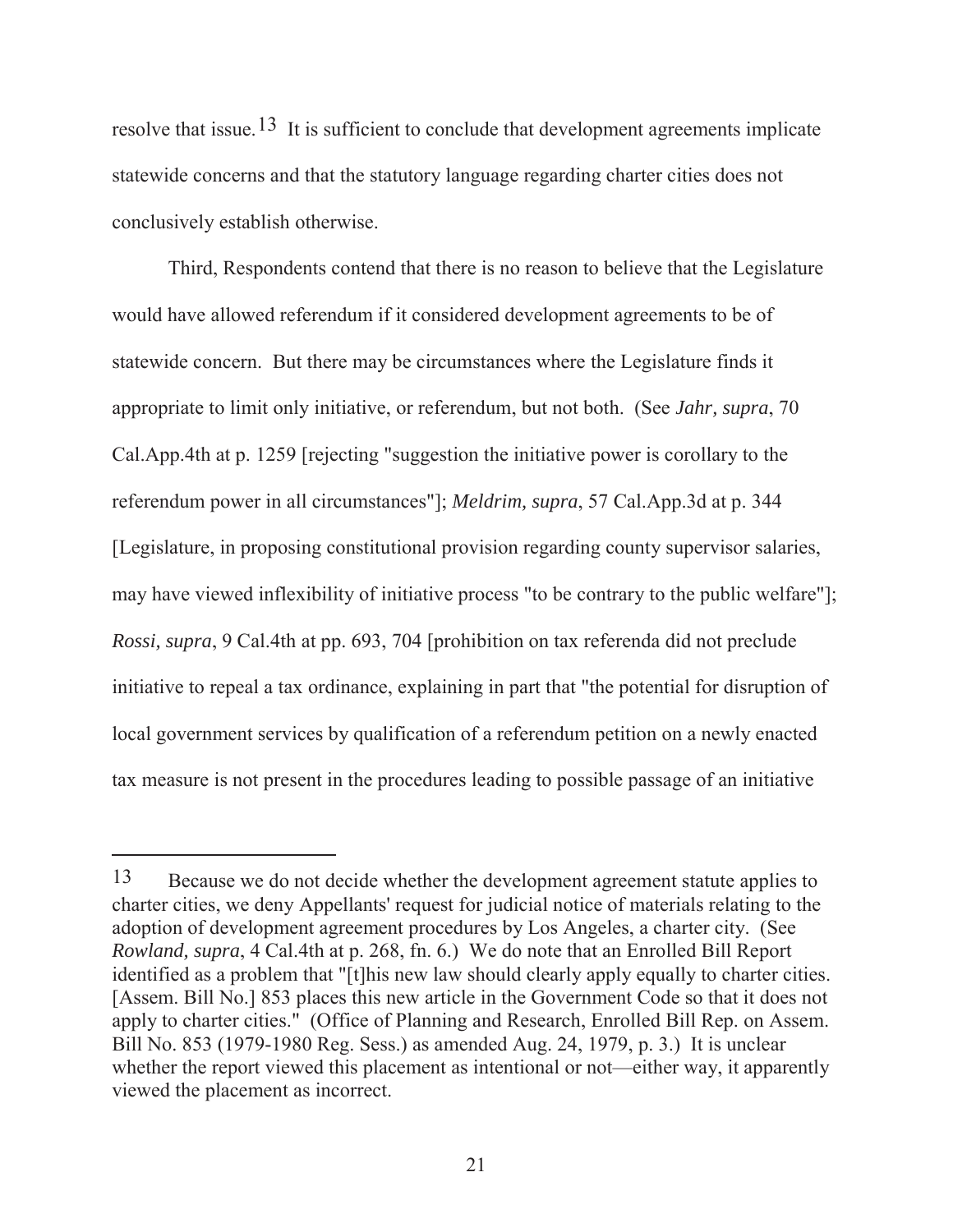which prospectively repeals an existing tax."]; see also *Newsom v. Board of Supervisors* (1928) 205 Cal. 262, 271, 274 (*Newsom*) [determining that toll bridge franchise could not be granted by initiative, but stating "it is not to be inferred" that the grant of a toll-bridge franchise "might not be . . . subject" to referendum, and expressing no opinion on the question].) We see no reason why the Legislature would be unable to exclusively delegate authority that limits only one of these powers, in appropriate circumstances.  $14$ 

Finally, Respondents make related arguments, contending that, without voter ability to adopt development agreements by initiative, there will be the "same uncertainties" that the Legislature tried to prevent and voters will be unable "to decide the fate of their community." We disagree. The statute provides a way to resolve these uncertainties, through local government approval. And voters retain their voice by participating in public hearings on agreements under consideration, voting in referendums on approved agreements, and voting in local government elections. (§§ 65867 [public hearing and notice of intention is required for adoption]; 65868 [notice of intention to amend is required]; 65867.5 [approval subject to referendum]; see *Jahr, supra*, 70 Cal.App.4th at p. 1255 [Court of Appeal was "reluctant to imply the right of initiative," given plain language on supervisor pay, "where article XI, section 1(b)

<sup>14</sup> In making the above point, Respondents note that the Legislature can adopt a pervasive system of regulation, thus precluding initiative and referendum, and suggest that the Legislature did not do so here. Pervasive regulation is not required in order to find exclusive delegation to the governing body. (*COST, supra*, 45 Cal.3d at p. 512 ["Where the legislative intent to delegate exclusively is otherwise clear, and the legislation addresses a matter of statewide concern, the absence of a pervasive system of regulation is of no consequence."].)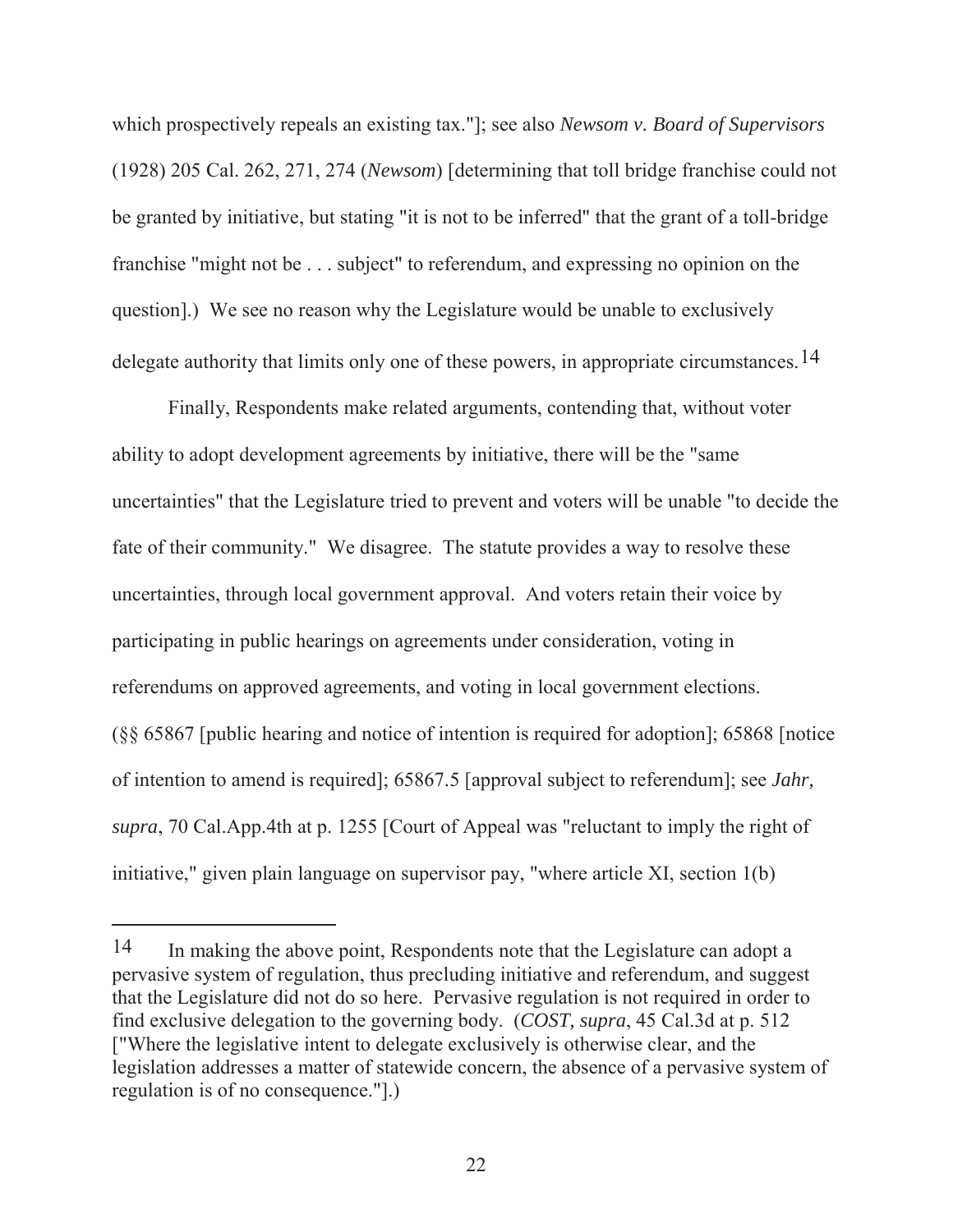adequately protects citizens' interests"; explaining that " '[t]he referendum is a powerful check on the power of the board of supervisors . . . .' We also note that voters are free to express their displeasure with individual supervisors at the ballot box."].)

#### 3. *Statutory scheme*

Appellants contend that the initiative process is inconsistent with "the fundamental concept of a development agreement as a negotiated contract" and would leave no way to ensure compliance with statutory requirements. We agree.

First, the development agreement statute contemplates negotiation between a local government and developer. It states that any city or county "may enter into a development agreement with any person having a legal or equitable interest in real property for the development of the property  $\dots$ ." (§ 65865, subd. (a).) As discussed *ante*, the purpose of the statute is to encourage development by securing assurance for the developer and benefits for the municipality. (§ 65864; *Mammoth Lakes, supra*, 191 Cal.App.4th at p. 443; *SMART, supra*, 84 Cal.App.4th at p. 231.) Although the statute does not expressly require negotiation, it does contemplate party agreement on these matters. (Cf. *Rankin v. West American Ins. Co.* (1978) 84 Cal.App.3d 829, 834-835 [insurance statute "require[d] 'an agreement' " to delete uninsured motorist coverage; explaining that "[t]he word 'Agreement' implies a meeting of the minds of two or more identifiable parties"].) In turn, there must be a way for the parties to identify mutually acceptable terms, and this process typically is accomplished through negotiation. (See, e.g., *SMART*, at p. 225 ["[a]fter lengthy negotiations and a public hearing, the [c]ounty enacted an ordinance authorizing it to enter into the development agreement"]; *id.* at p.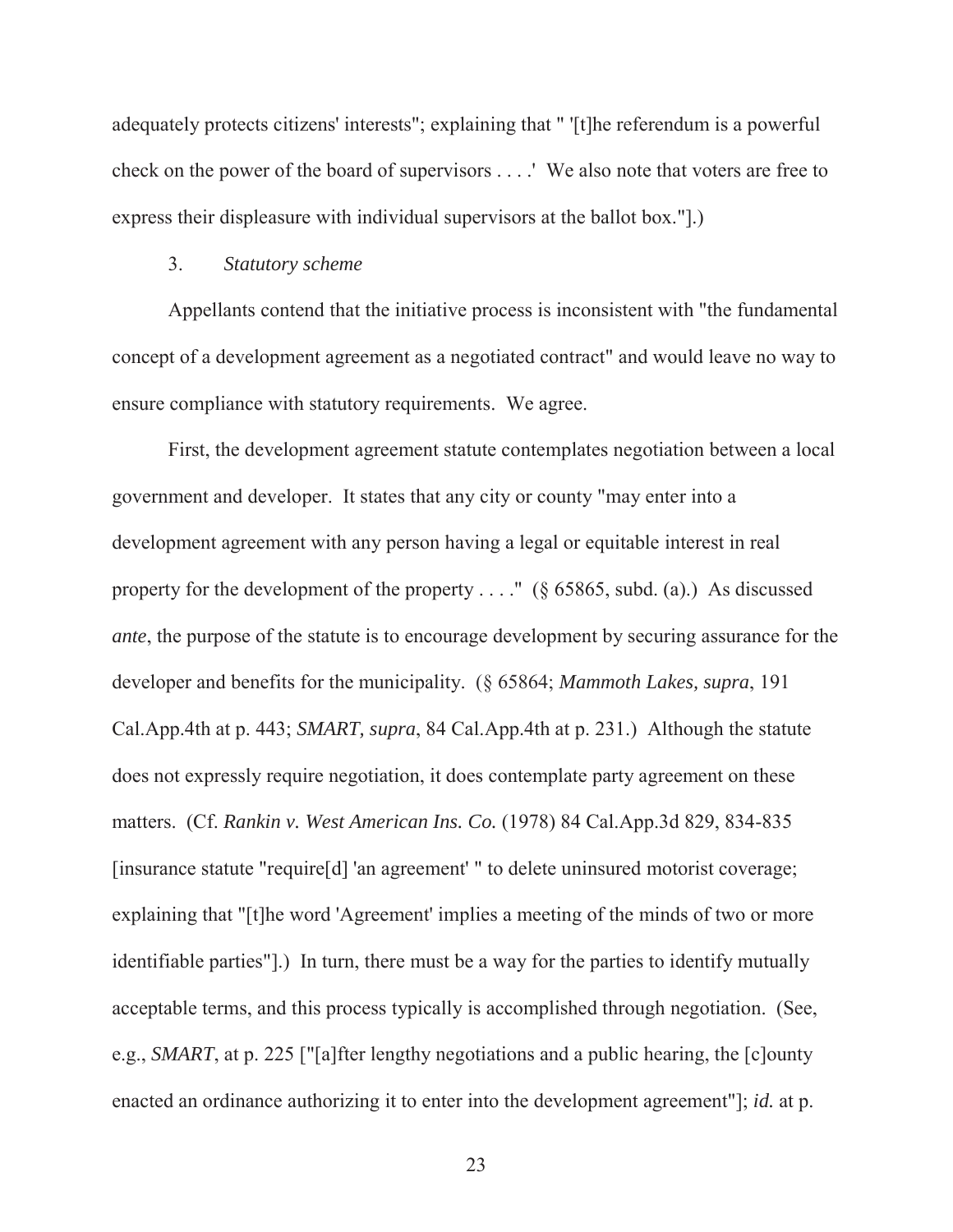231 [agreement "represent[ed] the resolution of a protracted dispute and balances the interests of all concerned parties"].)<sup>15</sup>

The initiative process does not contemplate negotiation, and cannot be changed before adoption, making it incompatible with the development agreement statute. If an initiative petition is signed by the requisite percentage of voters, "the legislative body shall do one of the following:  $[\n\mathcal{L}](a)$  Adopt the ordinance, without alteration . . . .  $[\n\mathcal{L}]$ (b) Submit the ordinance, without alteration, to the voters . . . . [¶] (c) Order a report [regarding the effect of the initiative] . . . . When the report is presented to the legislative body, the legislative body shall either adopt the ordinance . . . or order an election pursuant to subdivision (b)." (Elec. Code §§ 9215 [city]; see 9118 [county].) (See *Amador Valley Joint Union High Sch. Dist. v. State Bd. of Equalization* (1978) 22 Cal.3d 208, 228 [" '[T]he initiative is in essence a legislative battering ram which may be used to tear through the exasperating tangle of the traditional legislative procedure and strike directly toward the desired end . . . . It is deficient as a means of legislation in that it permits very little balancing of interests or compromise, but it was designed primarily for use in situations where the ordinary machinery of legislation had utterly failed in this respect."].)

<sup>15</sup> See also *Citizens for Responsible Gov't v. City of Albany* (1997) 56 Cal.App.4th 1199, 1219 ("negotiation of the 95-page development agreement . . . unquestionably involved the exercise of judgment and deliberation [by the city council], culminating in a decision to adopt an agreement with specific negotiated terms").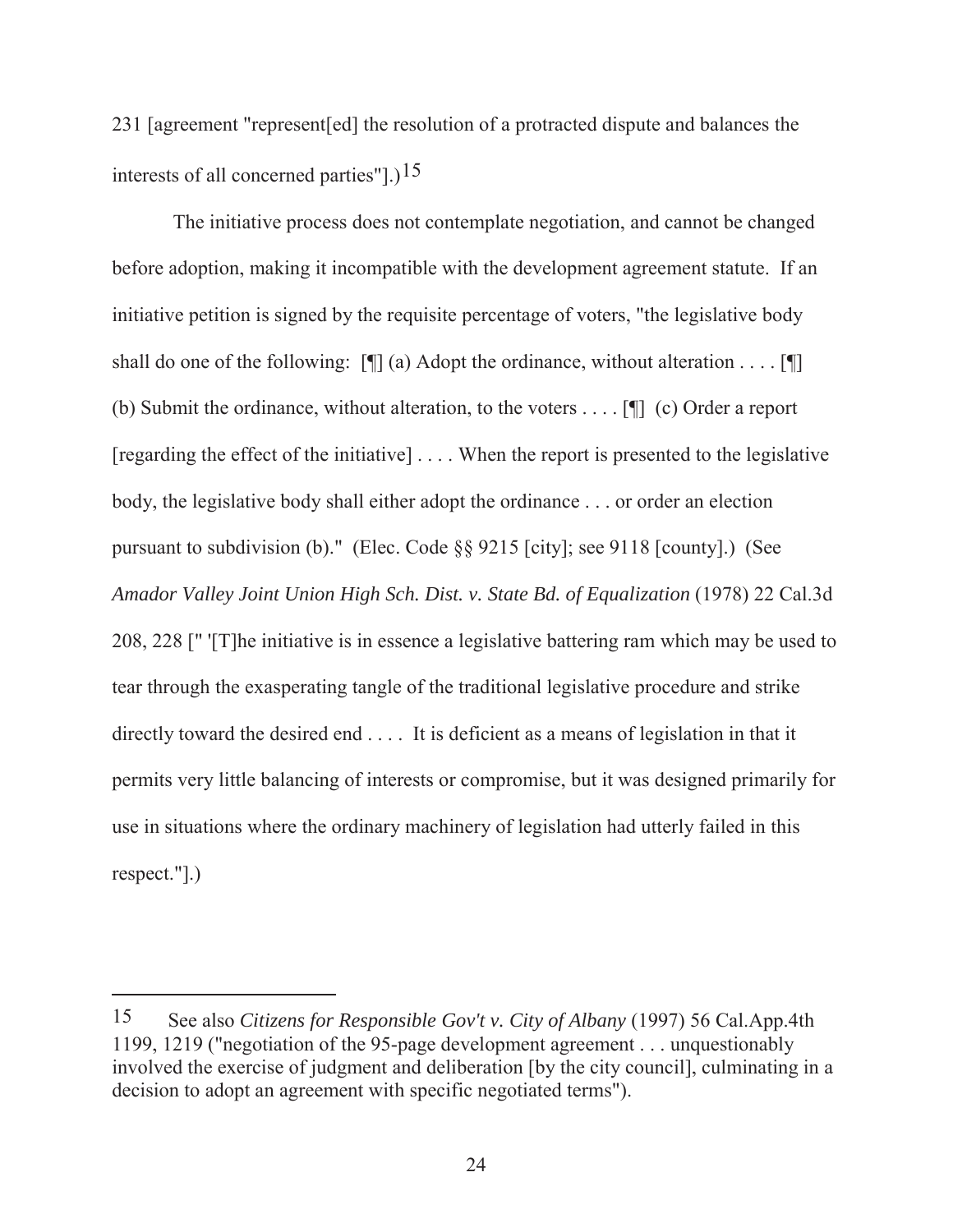By way of contrast, the initiative process is consistent with planning and zoning changes, which do not require negotiation, and those changes generally are subject to initiative. (*DeVita, supra*, 9 Cal.4th at pp. 770-771, 774.) The governing body takes action after public hearings (*Beck Development Co. v. Southern Pacific Transportation Co.* (1996) 44 Cal.App.4th 1160, 1195-1196), or the public takes action through the initiative. Although stakeholders like developers may participate, the purpose is not to reach a binding agreement with them, and there is thus no implied need for negotiation.

Respondents argue that the agreement here was negotiated, and also that "the negotiation process effectively goes on during the initiative process." We recognize that the agreement here is substantively similar to the version that was negotiated by Highland Fairview and the City, but nothing in the initiative process would require such negotiation. As for Respondents' claim that negotiation occurs during that process, they suggest that voters have the ability to give or withhold support for a development agreement initiative. This is not negotiation in any meaningful sense. Respondents also contend that because the agreement at issue was negotiated, a ruling that development agreements must be negotiated would be an improper advisory opinion. We make no such ruling. Rather, we examine the role of negotiation in determining whether the statute precludes approval by initiative—the issue that is squarely before us.

Second, Appellants contend that a development agreement adopted by initiative cannot ensure municipal compliance with the statutory provisions, including "ongoing monitoring and, where necessary, modification or termination of a development agreement." These concerns are well founded. The development agreement statutory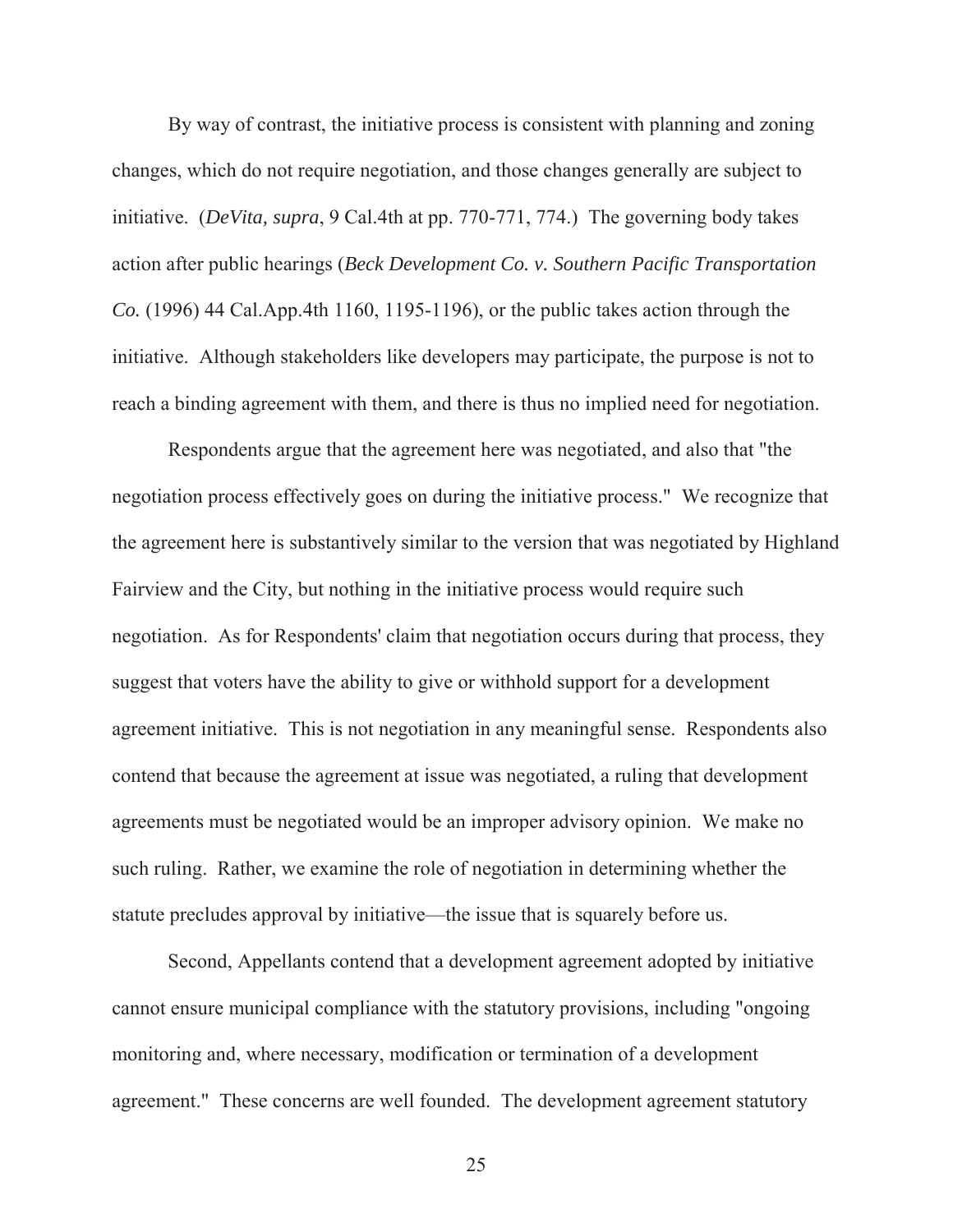scheme is integral to its purpose and effective operation. A development agreement involves commitments by a government and developer, with respect to a particular project. (See *SMART, supra*, 84 Cal.App.4th 221, 230 [development agreement statute is "limited to actual projects"].) The statutory requirements ensure that agreements contain certain terms; that developer commitments are being met (and that, if they are not, the agreement can be terminated); and that the parties generally have a say in amendment. (See §§ 65865.2 [required terms], 65865.1 [at least annual review for good faith compliance, with termination or modification possible for noncompliance], 65868 [amendment or cancellation "by mutual consent"].) If development agreements could be adopted by initiative, developers could obtain vested rights, without fulfilling the corresponding commitments envisioned by the statute.16

Respondents note that the development agreement in this case includes review and termination provisions, and argue that if a development agreement conflicted with the

<sup>16</sup> Respondents suggest that voters "may well be willing" to provide assurances "without any further promises from the developer." Voters approving a development agreement presumably would want the developer to be accountable, at a minimum, for building the proposed project at issue. The parties also dispute whether *Newsom, supra*, 205 Cal. 262, offers guidance here. It does. There, the California Supreme Court determined that an initiative could not be used to grant a toll bridge franchise, explaining that the intermingled legislative, administrative, and quasi-judicial functions of the board of supervisors under the toll-bridge franchise law "render[ed] the operation of such law entirely inconsistent and unworkable with the initiative law." (*Id*. at p. 271.) The board functions included taking testimony at public hearings and exercising discretion in granting franchises. (*Id.* at p. 270; see *id.* at p. 271 [noting that initiative "must . . . be adopted without alteration" and "there is no discretion vested in the board to make its provisions . . . conform to the facts required" for a valid franchise].) Although *Newsom* described toll-booth regulations as "in a class by themselves" (*id.* at p. 266), the decision illustrates how a statute can, as here, be incompatible with the initiative process.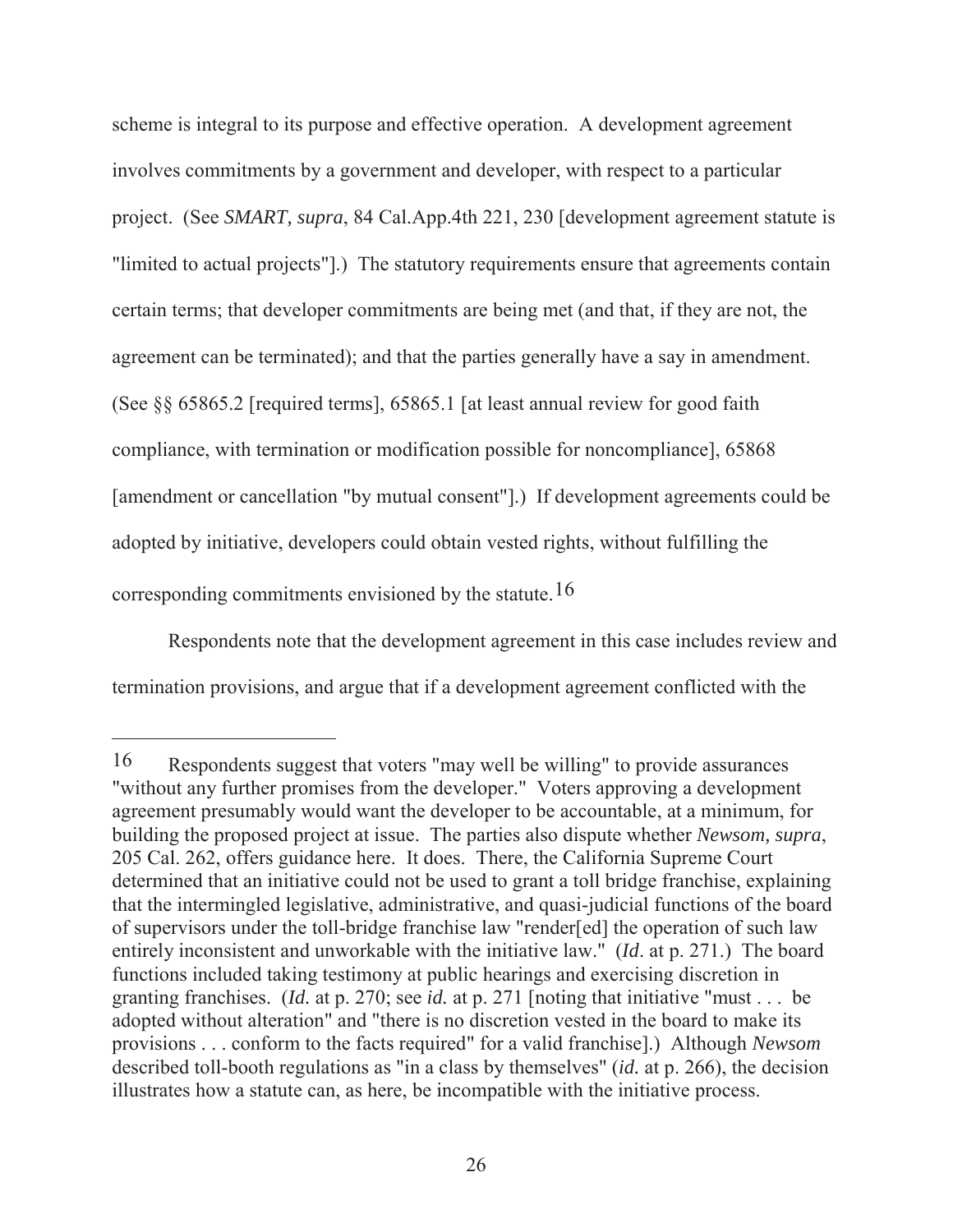statute, it would be invalid. But voluntary inclusion of those terms here does not mean that an initiative-adopted development agreement is required to include them. *Lesher Communications, Inc. v. City of Walnut Creek* (1990) 52 Cal.3d 531, cited by

Respondents, does not establish otherwise. There, the California Supreme Court held that a zoning ordinance that conflicted with the general plan was void. (*Id.* at p. 544; see § 65860 [zoning "must be consistent with the general plan"].) But planning and zoning changes adopted by initiative are not required to comply with all applicable requirements. (*Citizens for Planning Responsibly v. County of San Luis Obispo* (2009) 176 Cal.App.4th 357, 375 ["Statutory procedural requirements governing the adoption and amendment of zoning ordinances and general plans generally do not apply to initiatives."].) Even if a development agreement adopted by initiative would be void for failure to comply with the general plan, it does not necessarily follow that failure to include review and termination provisions would also render it void.

### 4. *Legislative history*

The legislative history of the development agreement statute is consistent with an intent to exclusively delegate the adoption of development agreements to local governing bodies and to render them subject to referendum, but not initiative.

## a. *Enactment of the development agreement statute*

The development agreement statute was enacted by Assembly Bill No. 853 (Reg. Sess. 1979-1980). The original version of section 65867.5 stated that a "development agreement shall be approved by ordinance." (Assem. Bill No. 853 (1979-1980 Reg. Sess.) as introduced March 12, 1979.) The text was modified before passage to state that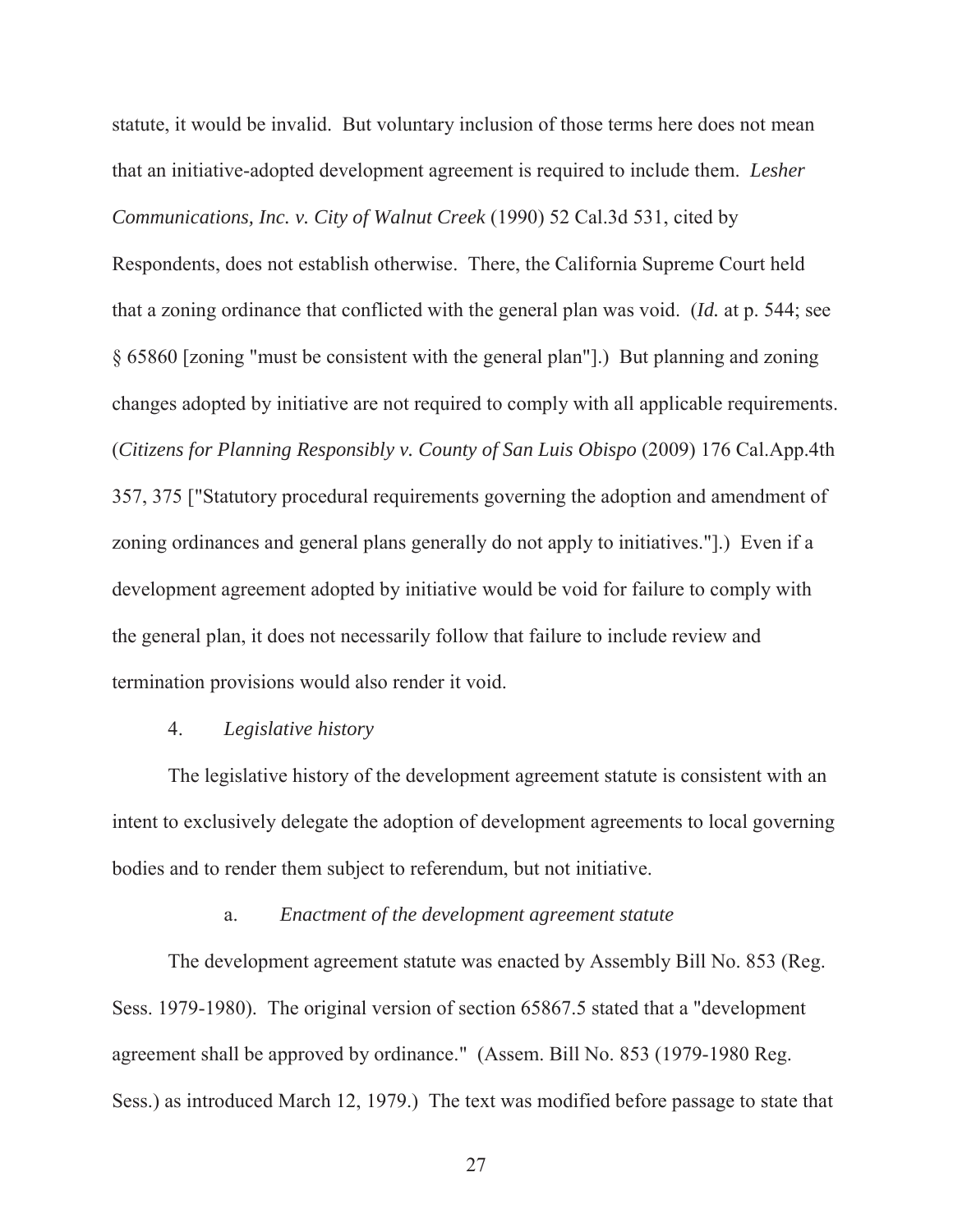a "development agreement is a legislative act which shall be approved by ordinance and is subject to referendum." (Stats. 1979, ch. 934, § 1.) This modification suggests that the addition of only referendum—and the omission of initiative—was intentional. Further, multiple documents in the legislative history note that a development agreement would be subject to referendum, while remaining silent as to initiative. (Cf. *Jahr, supra*, 70 Cal.App.4th at p. 1256 [noting in part that ballot materials "use[d] the term 'referendum' five times, but [did] not mention the term 'initiative' "].)

Appellants also direct us to (i) a letter from the County Supervisors Association of California to the sponsoring assemblyman, requesting that development agreements be subject to referendum, and (ii) and a letter from the League of California Cities to the governor, indicating that the bill incorporated amendments responding to their concerns (together with an excerpt from a document by the League of California Cities, noting that "[m]any city officials feared that the development agreement concept would lead to irresponsible decisions . . . ."). We recognize that letters may be of limited relevance in assessing legislative history, but these materials do suggest that "subject to referendum" was included to resolve a particular concern, not simply to emphasize that referendum was available.17

<sup>17</sup> (Compare, e.g., *Kaufman & Broad Communities, Inc. v. Performance Plastering, Inc.* (2005) 133 Cal.App.4th 26, 37-38 [letters generally not part of legislative history], with, e.g., *In re York* (1995) 9 Cal.4th 1133, 1144 [considering letter from Attorney General to bill's author]; *Travelers Indem. Co. v. Gillespie* (1990) 50 Cal.3d 82, 96 [letters sent to governor indicated provision at issue "was enacted in response" to a case].) Appellants also cite *216 Sutter Bay Associates v. County of Sutter* (1997) 58 Cal.App.4th 860, which affirmed a board of supervisors' rescission of a development agreement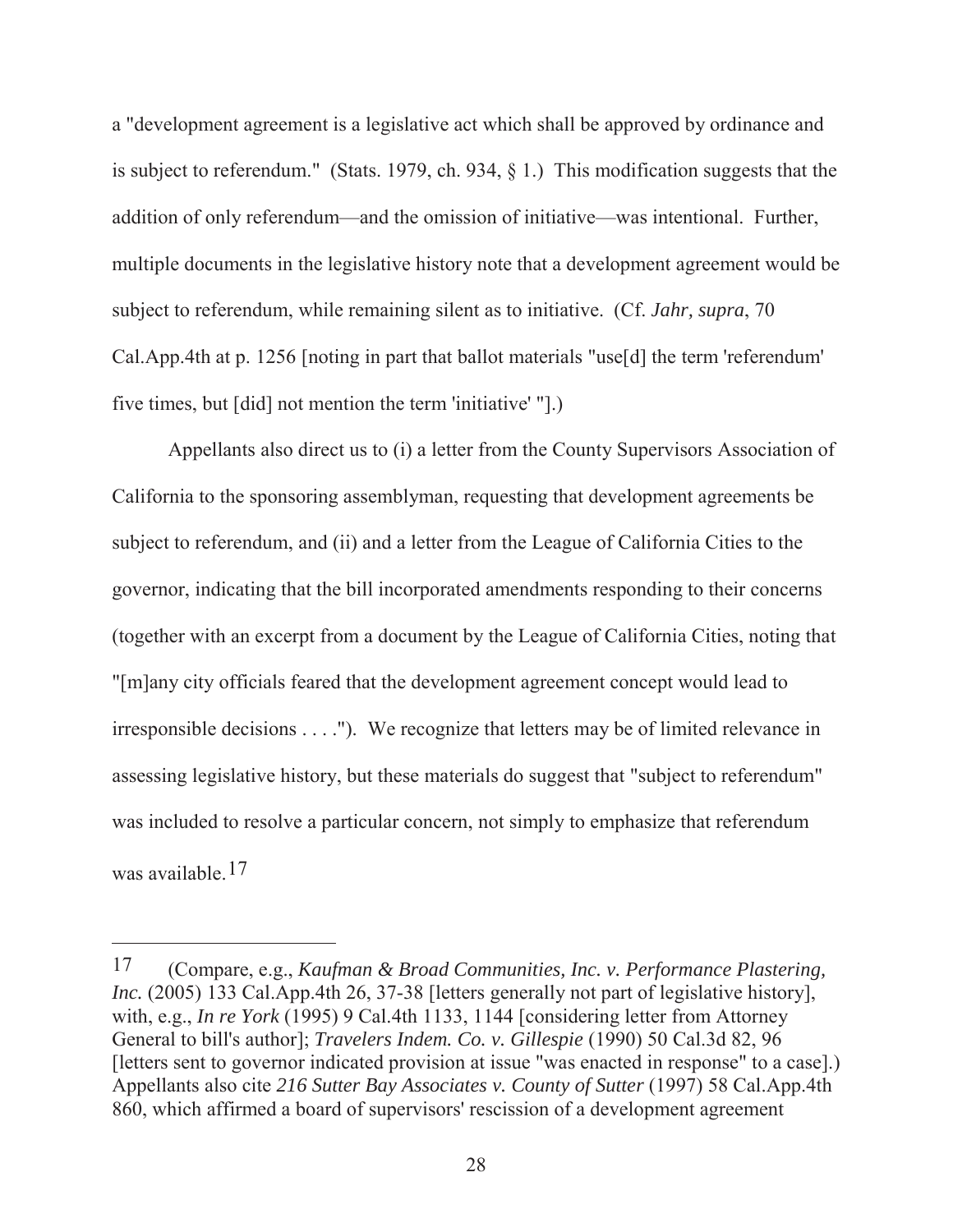#### b. *Recent legislative history*

We separately address recent legislation cited by Respondents, Assembly Bill No. 890, which passed the Legislature in 2017, but was vetoed by the governor. (Assem. Bill No. 890 (2017-2018 Reg. Sess.); Assem. Bill No. 890.) Respondents contend that the bill sought to add a provision "prohibit[ing] the adoption of a development agreement through the initiative process" and is thus "evidence that the action was allowed." As an initial matter, we reject Appellants' assertion that this legislation has no bearing on legislative intent. (*Freedom Newspapers, Inc. v. Orange County Employees Retirement System* (1993) 6 Cal.4th 821, 832 ["The Legislature's adoption of subsequent, amending legislation that is ultimately vetoed may be considered as evidence of the Legislature's understanding of the unamended, existing statute."].) However, we disagree that this bill reflects that development agreements may be adopted by initiative.

The bill indicates that the Legislature was concerned with preventing avoidance of "enforceable environmental review . . . ." (Assem. Bill No. 890.) It stated, in part, that "[i]t is the intent of the Legislature to clarify that development agreements, which are negotiated contractual agreements between a legislative body and an individual or entity,

approved by the outgoing board. (*Id*. at p. 864.) The court noted: "One land-use law commentator has noted that the 'legislative act' and 'referendum' provisions of section 65867.5 . . . were placed in the statute 'to avoid such problems as a "lame duck" city council approving a development agreement opposed by the people.' " (*Sutter*, at p. 872, fn. 2, quoting Strom, 1982 Zoning and Planning Law Handbook, Development Agreements, § 11.03[7], p. 185.) But *Sutter* does not identify the legislative history relied upon by the treatise and, although the rationale is plausible (and consistent with the letters discussed *ante*), we cannot ascribe it to the Legislature on this record.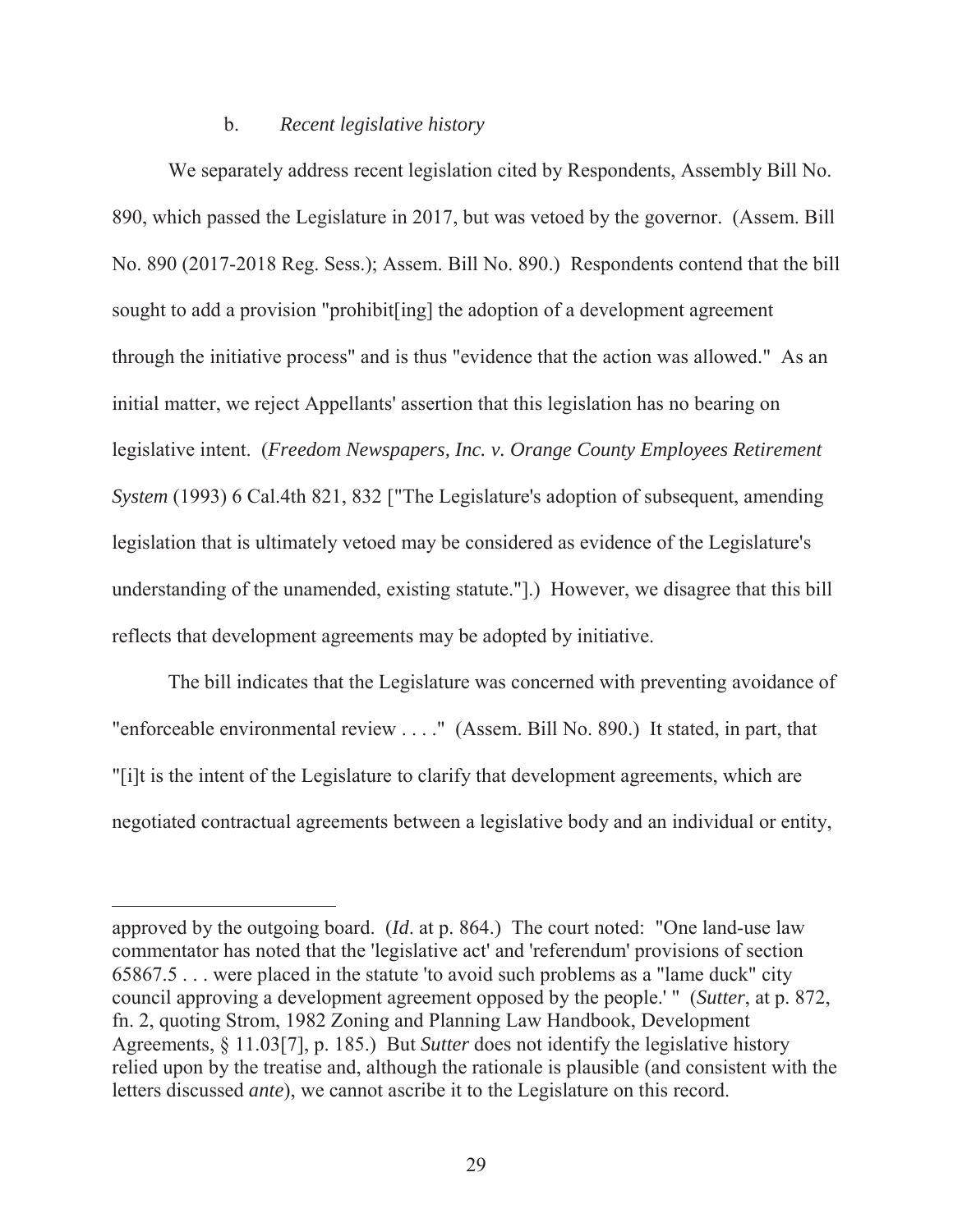are unsuitable for the initiative process." (*Ibid.*) It also stated, "[t]his act addresses a matter of statewide concern and therefore shall apply equally to all cities and counties, including charter cities." (*Ibid.*) The bill proposed certain changes to general plan, specific plan, and zoning ordinance adoption and approval. It also proposed to add a new subdivision (b) to section 65867.5, stating: "A development agreement cannot be approved or amended by an ordinance adopted through the initiative process. This subdivision shall apply to a charter city." (*Ibid.*)

Respondents imply that the proposed addition to section 65867.5 was a change in law, which would reflect that initiative is permitted under the existing statute. But, significantly, the Legislature expressly stated that it was "clarify[ing]" that development agreements, which are "negotiated contractual agreements," are "unsuitable" for initiatives. The Legislature's use of the term "clarify" is meaningful. (See *City of Redlands v. Sorensen* (1985) 176 Cal.App.3d 202, 211 ["the enactment of . . . an amendment to a statute for the purpose of clarifying preexisting law or making express the original legislative intent is not considered a change in the law; . . . it simply states the law as it was all the time"]; see also *Lone Star Security & Video, Inc. v. Bureau of Security & Investigative Services* (2009) 176 Cal.App.4th 1249, 1256 [declaration by Legislature that amendment is declaratory of existing law is not binding on a court, but is "a factor entitled to due consideration," citing *McClung v. Employment Development Dept.* (2004) 34 Cal.4th 467].) Here, the Legislature's reference to "negotiated contractual agreements" suggests that it is the inherently contractual nature of development agreements that renders them unsuitable for the initiative process. Thus,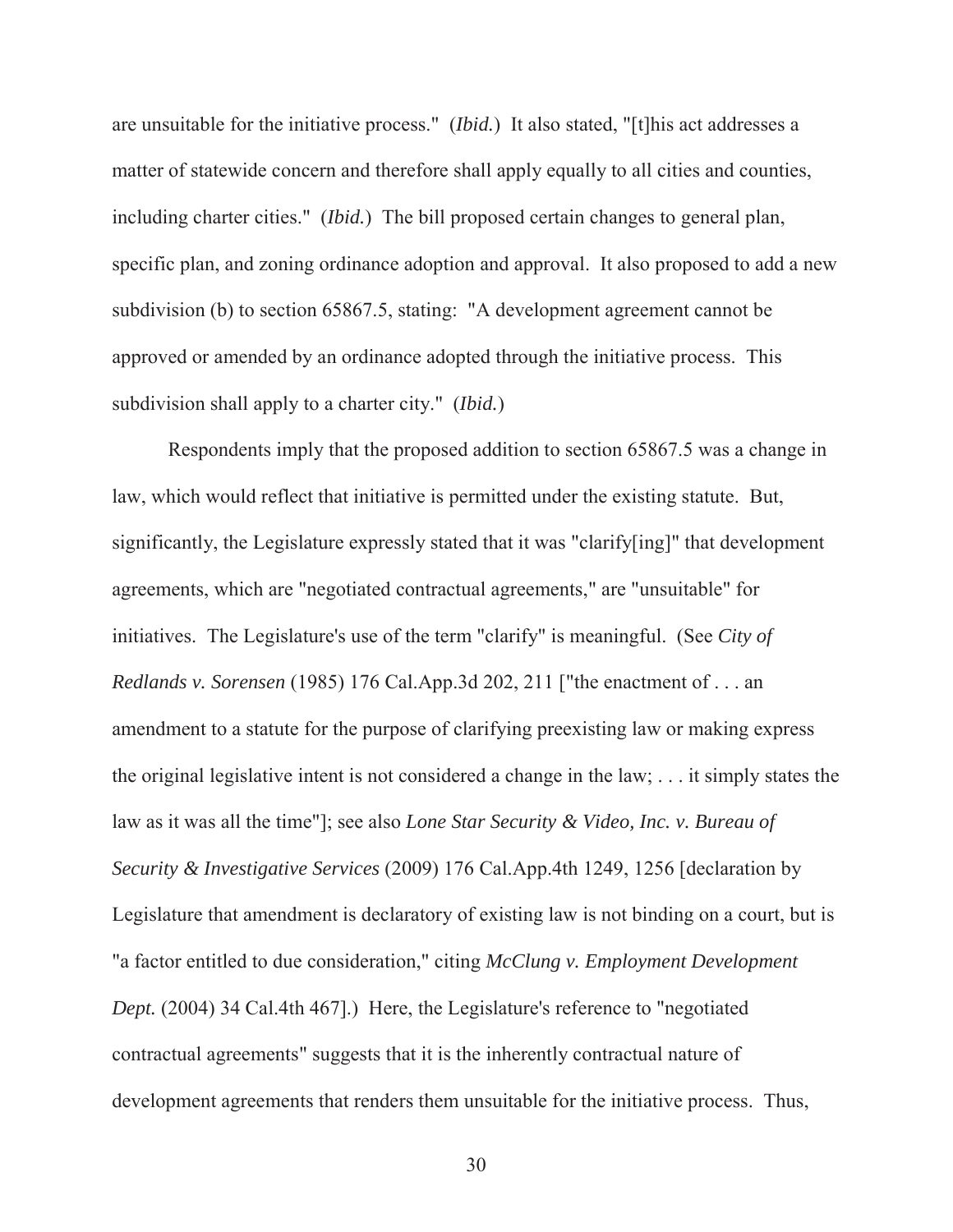read in context and in light of the statutory scheme, the only reasonable interpretation of "clarify" is that that the amendment barring approval by initiative was a clarification of the law, not a change to it.

The concern regarding development agreements being unsuitable for the initiative process would apply equally to charter cities (suggesting a reason for the express reference to them in proposed subdivision (b), and supporting the view that they were already subject to the statute). Finally, we do not view the bill's statement about its subject matter being of statewide concern as implying that the underlying matters were necessarily previously of local concern only.

Thus, to the extent that this legislation is relevant, it further reflects that the Legislature intended to preclude adoption of development agreements by initiative, and supports our conclusion that the Legislature intended to exclusively delegate to local legislative bodies the authority to approve development agreements.

### C. *Conclusion*

We are sensitive to our duty to guard the right of initiative, and to resolve doubts in its favor. However, we are also required to ascertain the intent of the Legislature. There is clear evidence that the Legislature intended to exclusively delegate approval of development agreements to governing bodies and to preclude the right of initiative. We conclude that the trial court erred by denying Appellants' petitions.